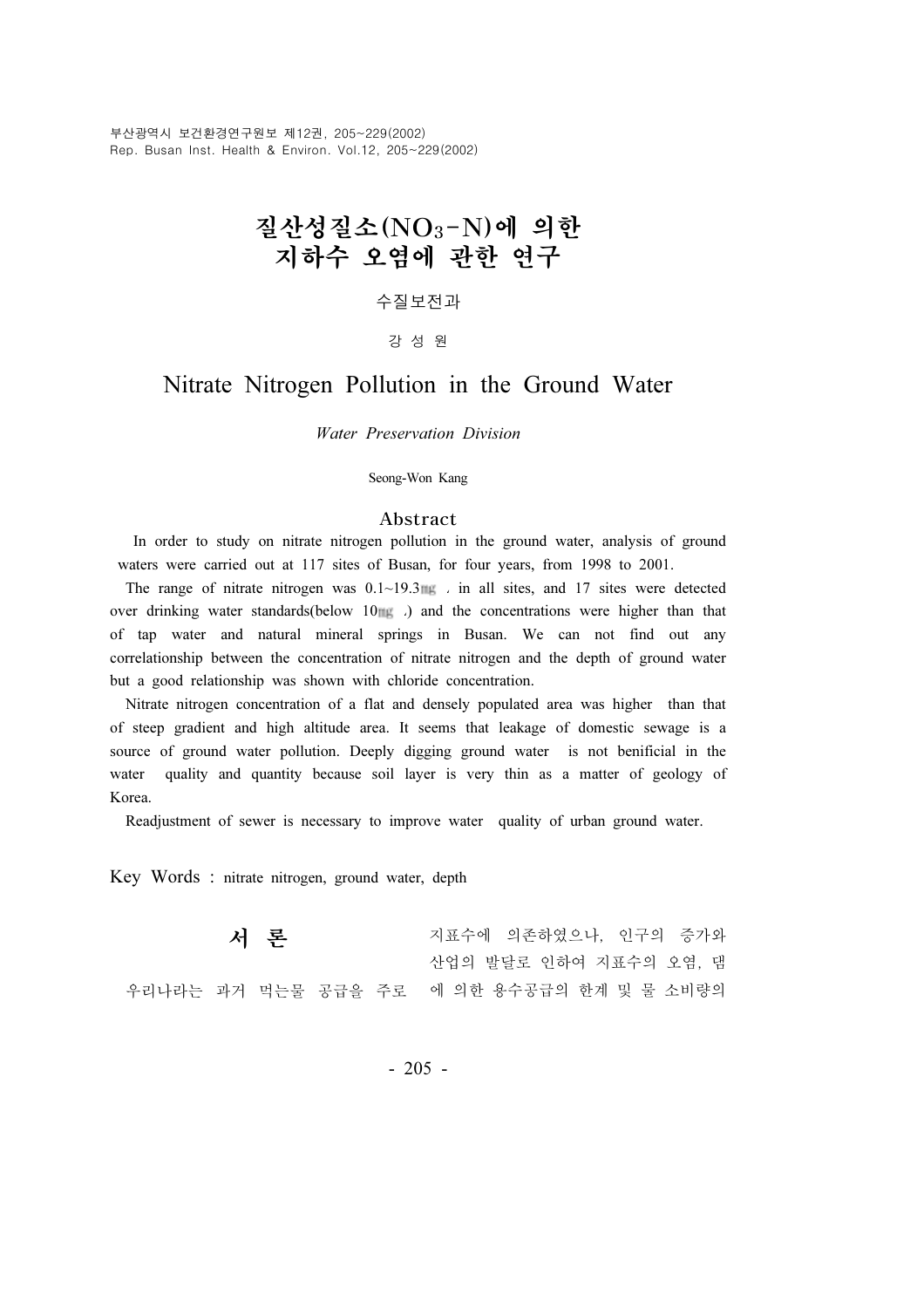증가로 점차 심화되고 있는 물 수요·공급 지하수 개발 가능량 133억톤에 비하여 이용량이 증가하기 시작하였다.

물은 인간생존에 있어 필수요소로서 생 물체의 70~80%가 물로 구성되어 있으 며, 사람은 물을 마시지 않고 1주일 이상 생존할 수 없다고 한다. 성인 1명이 하루 에 2.75리터의 물을 섭취해야 하는데 정 상보다 체내에 5%정도의 물만 부족해도 혼수상태에 빠지게 된다고 한다.

또한 물은 생물체의 생존 뿐 아니라 경 제활동에도 필수적인 요소다. 농사를 짓 기 위해서는 농업용수가 필요하고 공장을 가동하기 위해서는 공업용수가 필요하다.

우리나라의 연평균 강수량은 1,274mm 로 세계 평균 970mm의 1.3배에 달하나 연간 1인당 강수량은 약 3,000톤으로써 세계 평균의 1/11에 불과하다. 그나마 강 수량의 2/3가 여름 장마철 때 일시에 바 다로 쓸려 내려가 이용할 수 있는 물은 매우 제한되어 있다 그래서 평상시 하천 . 에 흐르는 물이 적고 이는 곧 하천의 환 경용량이 적다는 의미가 된다. 이렇게 적 은 환경용량을 가진 국토에 인구밀도는 세계 3위인 상황 하에서 우리나라의 물 관리는 세계적으로도 손꼽힐 정도로 어려 운 조건을 가지고 있다. 따라서 지표수에 비해 상대적으로 오염이 안된 지하수의 이용이 절실한 상태이고 현재 지하수의 개발은 꾸준한 증가세를 보여왔다.

따르면, 1997년말 기준 우리나라의 연간 간산칼륨소비량, 경도, 아연, 구리, 납, 카

의 물 균형을 해소하기 위하여 지하수의 총 이용량은 24.5%(33.8억톤)에 머물러 장래 물 부족에 대비한 대체 수원으로서 지하수의 가치가 매우 높음을 알 수 있 다.

> 질산성질소에 의한 지하수 오염 문제는 1960년대에 미국 일리노이즈주 데카토르 시 주변의 얕은 우물속에서 질산성질소의 농도가 높아 먹는물 수질기준을 초과하는 사태가 있었다. 1970년대는 이 문제가 세계 각지에서 나타나서 덴마크에서는 과 거 3년간 지하수 중의 질산성질소 농도가 3배 증가하였고 일본 각지에서는 우물의 질산성질소 농도가 23년간 약 4배로 증 가했다고 보고하고 있다. 이러한 지하수 의 질산성질소 오염 원인으로는 비료의 과잉사용, 가정오수의 지하침투, 축산폐기 물의 부적절한 관리 등이 있다.

건교부의 1998년도 지하수 조사연보에 모니아성질소, 염소이온, 황산이온, 과망 전국적으로 지하수 관련 연구논문은 일 반적인 지하수 수질특성 및 수질변동 폐, 기물매립장의 수질환경, 지하수 이용실태 등에 관한 연구였고, 지하수 깊이에 따른 질산성질소 오염 연구는 거의 없었다. 따 라서 본 연구는 현재 부산시내 민방위 비 상급수시설로 사용되는 것 중 비교적 수 량이 많은 해운대구, 수영구, 남구, 동구, 중구의 지하수 117개 지점을 조사했다. 조사 내용은 지하수 깊이별로 98년부터 2001년까지 4년간의 측정결과를 이용. 먹는물 수질측정 항목 중 질산성질소, 암

- 206 -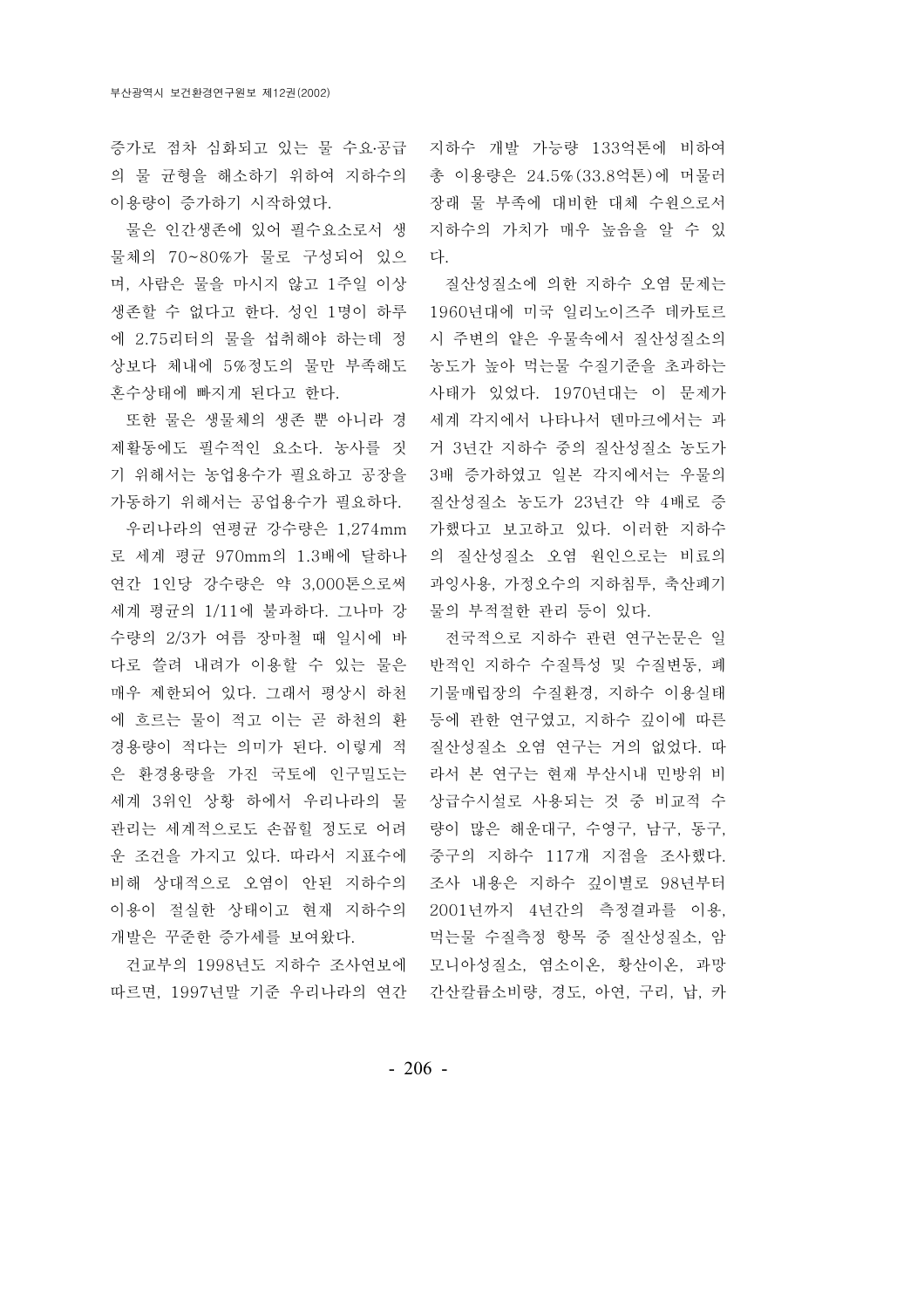드뮴 항목을 지점별 농도 분포와 지하수 지점을 재료로 하여 조사 연구하였다. 깊이별 농도 분포 등 지하수의 수질현황 을 파악하여 수질관리 방안을 강구하고자 한다.

## 재료 및 방법

#### 1. 재료

부산광역시 자치구 중 연안지역에 위치 중구에서 사용하고 있는 지하수 117개 지점을 대상으로 하였는데, 지하수 깊이 12m 400m 에서 까지 각 지점들의 해발고 도 (altitude)를 조사하였으며 그 지점들은 학교, 아파트, 목욕탕 등 수량이 많은 대 형 지하수를 선정하였다. 지점별 위치, 지 하수 깊이 및 고도는 Table 2에 나타나 있다.

4년 간의 분기별 또는 년3회 이상 채수한 같다.

#### 2. 분석항목 및 분석방법

하고 있는 해운대구, 수영구, 남구, 동구, 1은 분석항목에 대한 실험방법을 나타내 분석을 위한 시료는 경질유리 또는 멸균 용기에 채수되어 먹는물 수질측정항목 중 질산성질소, 암모니아성질소, 염소이온, 황산이온, 과망간산칼륨소비량, 경도, 아 연, 구리, 납, 카드뮴항목을 먹는물 공정 시험법에 따라 실험하였으며 아래 Table 었다.

# 결과 및 고찰

시료 채취는 1998년도부터 2001년까지 점별 각 성분의 농도 분포는 Fig. 3~7과 1. 지하수의 지점별, 항목별 농도분포 지하수의 지점별, 항목별, 용도별 농도 범위 및 평균치는 별첨에 나타내었고 지

| Parameters                                                     | Unit | Experimental method                                              |
|----------------------------------------------------------------|------|------------------------------------------------------------------|
| $NH_4^+$ -N                                                    | mg/L | Phenate Method                                                   |
| $NO_3$ <sup>-</sup> -N, Cl <sup>-</sup> , $SO_4$ <sup>2-</sup> | mg/L | Ion Chromatographic Method<br>: Waters 600E, SYCAM               |
| Zn, Cu, Pb, Cd                                                 | mg/L | Atomic Absorption Spectrometric Method<br>: Varian SpectraAA-400 |
| Hardness                                                       | mg/L | EDTA Titrimetric Method                                          |
| KMnO <sub>4</sub> Consumed                                     | mg/L | Titrimetric Method                                               |

Table 1. Analytical methods and instruments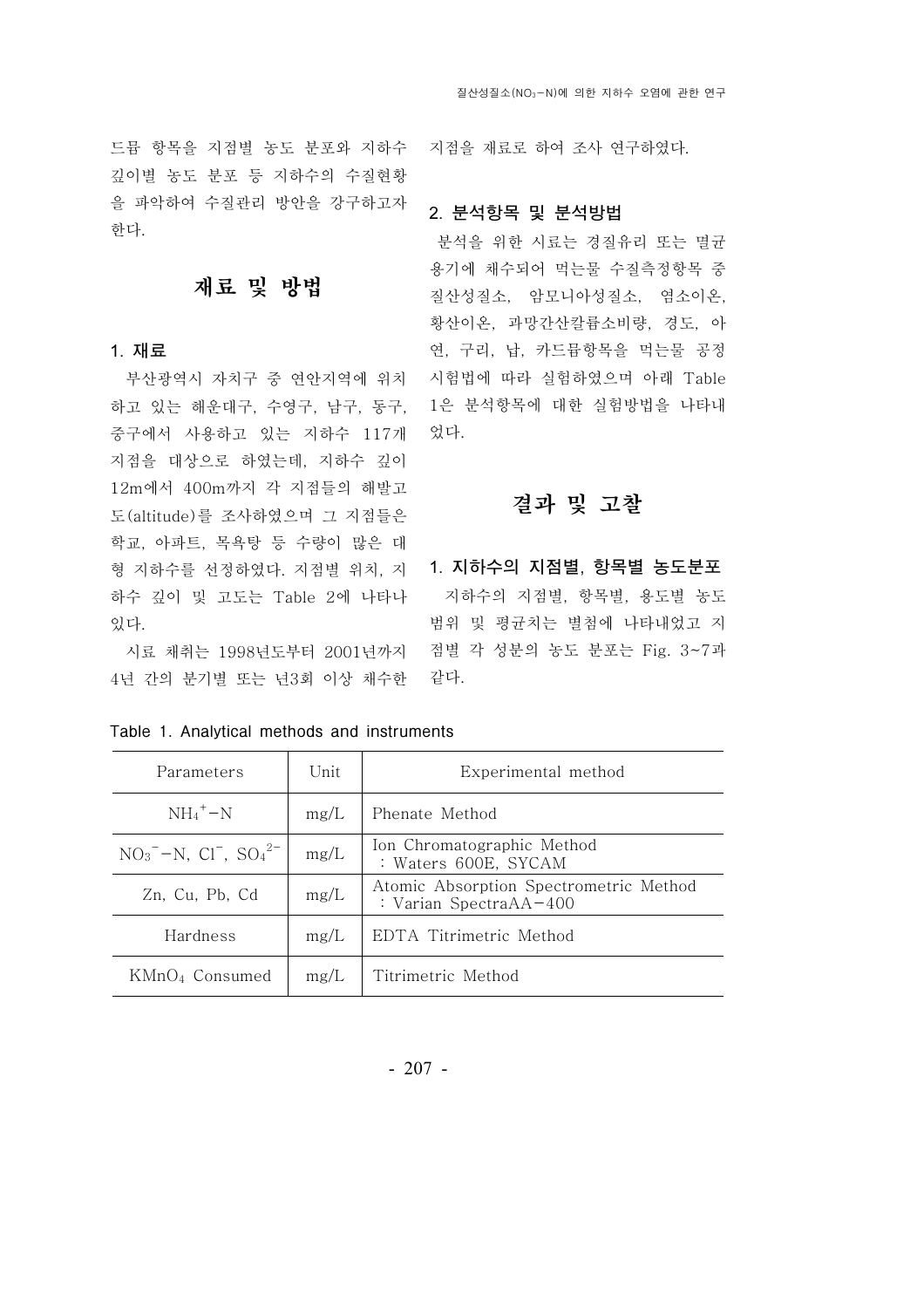| No             | Site                              | Address           | Gu                | Depth<br>(m) | Altitude<br>(m) |
|----------------|-----------------------------------|-------------------|-------------------|--------------|-----------------|
| $\mathbf{1}$   | Sunmin Church                     | <b>Woo</b>        | Haeundae          | 110          | 30              |
| $\overline{2}$ | Dongbaek Middleschool             | Jung              | $^{\prime\prime}$ | 235          | 50              |
| 3              | Jangsan park                      | Jwa               | $\prime\prime$    | 130          | 30              |
| $\overline{4}$ | Bansong 2dong                     | Bansong           | $\prime\prime$    | 167          | 100             |
| 5              | 3 Battalion down                  | $\prime\prime$    | $\prime\prime$    | 165          | 120             |
| 6              | 79 APT                            | Jaesong           | $\prime\prime$    | 174          | 30              |
| 7              | Haeundae Highschool               | <b>Woo</b>        | $\prime\prime$    | 40           | 40              |
| 8              | Shindong Beach                    | $\prime\prime$    | $^{\prime\prime}$ | 120          | 50              |
| 9              | Royalsence Village                | $^{\prime\prime}$ | $\prime\prime$    | 105          | 40              |
| 10             | Samjinmarina APT                  | $\prime\prime$    | $\prime\prime$    | 100          | 50              |
| 11             | Samjingreen APT                   | $^{\prime\prime}$ | $^{\prime\prime}$ | 100          | 10              |
| 12             | Haeundae<br>Industrial Highschool | $\prime\prime$    | $\prime\prime$    | 140          | 40              |
| 13             | Samhwan APT                       | $\prime\prime$    | $\prime\prime$    | 150          | 20              |
| 14             | Mama Villa                        | Jung              | $^{\prime\prime}$ | 70           | 40              |
| 15             | Dalmagiwoosung Villa              | $\prime\prime$    | $\prime\prime$    | 150          | 130             |
| 16             | Dusandonguk APT                   | Jwa               | $^{\prime\prime}$ | 230          | 50              |
| 17             | Dongbu APT                        | $\prime\prime$    | $\prime\prime$    | 100          | 40              |
| 18             | Byuksan 2 APT                     | $^{\prime\prime}$ | $^{\prime\prime}$ | 100          | 50              |
| 19             | Byuksan 1 APT                     | $\prime\prime$    | $\prime\prime$    | 150          | 40              |
| 20             | Youngnam APT                      | $\prime\prime$    | $\prime\prime$    | 100          | 70              |
| 21             | Samsung APT                       | $\prime\prime$    | $^{\prime\prime}$ | 150          | 40              |
| 22             | Kolon $APT(1)$                    | $\prime\prime$    | $\prime\prime$    | 130          | 30              |
| 23             | Kyungnam APT                      | $\prime\prime$    | $\prime\prime$    | 60           | 50              |
| 24             | Kolon $APT(2)$                    | $\prime\prime$    | $\prime\prime$    | 130          | 30              |
| 25             | Buheung Middleschool              | $\prime\prime$    | $\prime\prime$    | 150          | 40              |
| 26             | Kunyoung 1APT(1)                  | $^{\prime\prime}$ | $^{\prime\prime}$ | 150          | 40              |
| 27             | Sangrok APT                       | $\prime\prime$    | $\prime\prime$    | 70           | 50              |
| 28             | Jwadong<br>Respect-for-age hall   | $\prime\prime$    | $\prime\prime$    | 150          | 30              |
| 29             | Daewoo 1 APT                      | $\prime\prime$    | $\prime\prime$    | 150          | 100             |
| 30             | Saemaul Safe                      | $^{\prime\prime}$ | $^{\prime\prime}$ | 150          | 120             |

Table 2. The location of sampling sites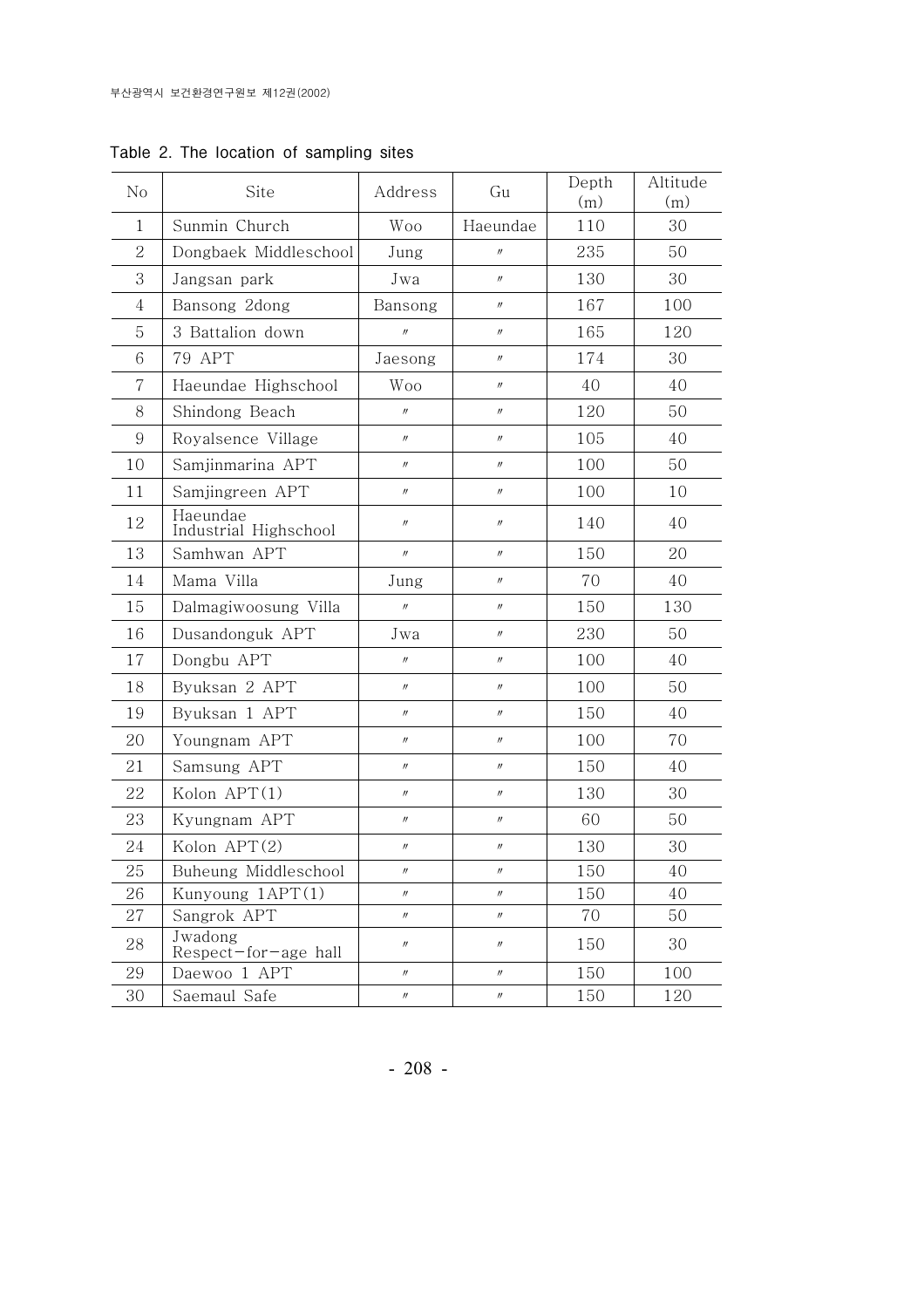| N <sub>o</sub> | Site                                | Address           | Gu                | Depth<br>(m) | Altitude<br>(m) |
|----------------|-------------------------------------|-------------------|-------------------|--------------|-----------------|
| 31             | KyungnamSunkyung APT                | Jwa               | Haeundae          | 100          | 90              |
| 32             | Kunyoung 1APT(2)                    | $^{\prime\prime}$ | $^{\prime\prime}$ | 150          | 40              |
| 33             | Daelim 1 APT                        | $^{\prime\prime}$ | $^{\prime\prime}$ | 100          | 40              |
| 34             | Seabottom<br>Relay station          | Songjung          | $\prime\prime$    | 90           | 10              |
| 35             | Kumsadaewoo APT                     | Banyeo            | $^{\prime\prime}$ | 180          | 20              |
| 36             | Banyeohyundai 3 APT                 | $^{\prime\prime}$ | $\prime\prime$    | 150          | 150             |
| 37             | Edendongsan APT                     | $^{\prime\prime}$ | $\prime\prime$    | 250          | 150             |
| 38             | Hyundai APT                         | $^{\prime\prime}$ | $\prime\prime$    | 150          | 180             |
| 39             | Banyeo Elementaryschool             | $^{\prime\prime}$ | $^{\prime\prime}$ | 80           | 40              |
| 40             | Kunyoung APT                        | Bansong           | $\prime\prime$    | 180          | 90              |
| 41             | Kumsu Bath-house                    | Jaesong           | $\prime\prime$    | 200          | 150             |
| 42             | Jangsan APT                         | $^{\prime\prime}$ | $^{\prime\prime}$ | 150          | 220             |
| 43             | Glory APT                           | $^{\prime\prime}$ | $\prime\prime$    | 240          | 160             |
| 44             | Kumho APT                           | $^{\prime\prime}$ | $^{\prime\prime}$ | 150          | 70              |
| 45             | Mangmi<br>Elementaryschool(old)     | Mangmi            | Suyoung           | 12           | 20              |
| 46             | Mangmi<br>Elementaryschool(new)     | $^{\prime\prime}$ | $\prime\prime$    | 150          | 20              |
| 47             | Suyoung<br>Elementaryschool         | Gwangan           | $\prime\prime$    | 150          | 20              |
| 48             | Gwangan APT                         | $^{\prime\prime}$ | $\prime\prime$    | 31           | 30              |
| 49             | Gwangan Girl<br>Middleschool        | $^{\prime\prime}$ | $\prime\prime$    | 30           | 10              |
| 50             | Suyoung<br>Middleschool             | $\prime\prime$    | $\prime\prime$    | 150          | 20              |
| 51             | Officials<br>Training Instiute      | Gwangan           | Suyoung           | 350          | 40              |
| 52             | Haeundae<br>Educational Institute   | Namcheon          | $\prime\prime$    | 150          | 40              |
| 53             | Youth Trainingcenter                | $^{\prime\prime}$ | $^{\prime\prime}$ | 310          | 180             |
| 54             | Busan Girl Commercial<br>Highschool | Mangmi            | $\prime\prime$    | 150          | 110             |
| 55             | Namil Highschool                    | $^{\prime\prime}$ | $^{\prime\prime}$ | 150          | 80              |
| 56             | Donga Middleschool                  | $^{\prime\prime}$ | $\prime\prime$    | 125          | 70              |
| 57             | Jungang Church                      | Namcheon          | $\prime\prime$    | 400          | 50              |
| 58             | Chunga Bath-house                   | Suyoung           | $\prime\prime$    | 150          | 20              |
| 59             | Samsung APT                         | Mangmi            | $\prime\prime$    | 100          | 70              |
| 60             | Hansin APT                          | $\prime\prime$    | $^{\prime\prime}$ | 100          | 90              |

### Table 2. continued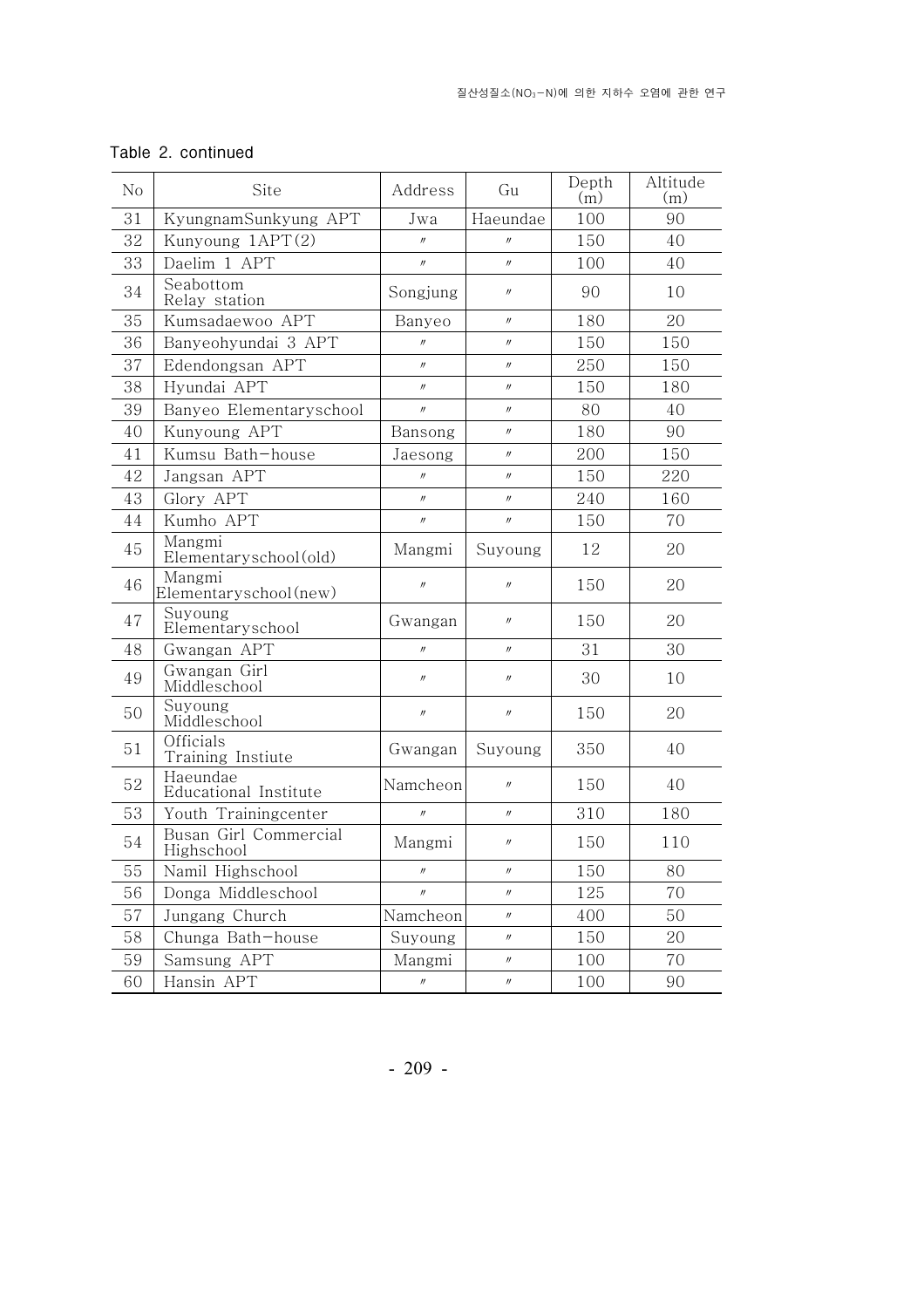|  |  |  | Table 2. continued |
|--|--|--|--------------------|
|--|--|--|--------------------|

| No | Site                           | Address           | Gu                | Depth<br>(m) | Altitude<br>(m) |
|----|--------------------------------|-------------------|-------------------|--------------|-----------------|
| 61 | Hyundaihanuri APT              | Mangmi            | Suyoung           | 150          | 80              |
| 62 | Hyundai APT                    | $\prime\prime$    | $^{\prime\prime}$ | 150          | 20              |
| 63 | Haesu Bath-house               | $\prime\prime$    | $^{\prime\prime}$ | 100          | 20              |
| 64 | Gwangwon APT                   | $^{\prime\prime}$ | $^{\prime\prime}$ | 200          | 40              |
| 65 | Gwangan APT                    | $\prime\prime$    | $^{\prime\prime}$ | 110          | 30              |
| 66 | Dongsanwon                     | Gwangan           | $\prime\prime$    | 150          | 30              |
| 67 | Chungsan Bath-house            | $\prime\prime$    | $^{\prime\prime}$ | 130          | 30              |
| 68 | Okryon Temple                  | Minlak            | $^{\prime\prime}$ | 150          | 70              |
| 69 | Choryang Elementaryschool      | Choryang          | Dong              | 145          | 50              |
| 70 | Busan Middleschool             | $^{\prime\prime}$ | $^{\prime\prime}$ | 170          | 40              |
| 71 | Seo Middleschool               | Sujeong           | $^{\prime\prime}$ | 202          | 60              |
| 72 | Jungang<br>Elementaryschool    | $\prime\prime$    | $^{\prime\prime}$ | 60           | 20              |
| 73 | Yukwoo Bath-house              | $^{\prime\prime}$ | $^{\prime\prime}$ | 50           | 30              |
| 74 | Tae-A Motel                    | $\prime\prime$    | $^{\prime\prime}$ | 80           | 20              |
| 75 | Guibin Motel                   | $\prime\prime$    | $^{\prime\prime}$ | 84           | 20              |
| 76 | Kyunghee APT                   | Sujeong           | Dong              | 130          | 90              |
| 77 | Dongsin Bath-house             | $\prime\prime$    | $^{\prime\prime}$ | 110          | 60              |
| 78 | Nakeon Bath-house              | $\prime\prime$    | $^{\prime\prime}$ | 80           | 30              |
| 79 | Saemaul Safe                   | $\prime\prime$    | $^{\prime\prime}$ | 200          | 30              |
| 80 | Nakwon House                   | $\prime\prime$    | $^{\prime\prime}$ | 54           | 80              |
| 81 | Dongne Bath-house              | $\prime\prime$    | $^{\prime\prime}$ | 100          | 50              |
| 82 | Baekcho Bath-house             | $\prime\prime$    | $^{\prime\prime}$ | 140          | 40              |
| 83 | Euksu Bath-house               | $\prime\prime$    | $^{\prime\prime}$ | 20           | 60              |
| 84 | Sujung Greenvilla              | $\prime\prime$    | $^{\prime\prime}$ | 20           | 70              |
| 85 | Daedong Mansion                | Dongwang          | Chung             | 273          | 50              |
| 86 | Bosu<br>Elementaryschool       | Bosu              |                   | $80\,$       | 40              |
| 87 | Bosudong Office                | $^{\prime\prime}$ | $^{\prime\prime}$ | 290          | 30              |
| 88 | Euksu Bath-house               | $\prime\prime$    | $^{\prime\prime}$ | 70           | 30              |
| 89 | Busan Industrial<br>Highschool | Daeyeon           | Nam               | 78           | 30              |
| 90 | Seokpo<br>Elementaryschool     | $\prime\prime$    | $\prime\prime$    | 70           | 20              |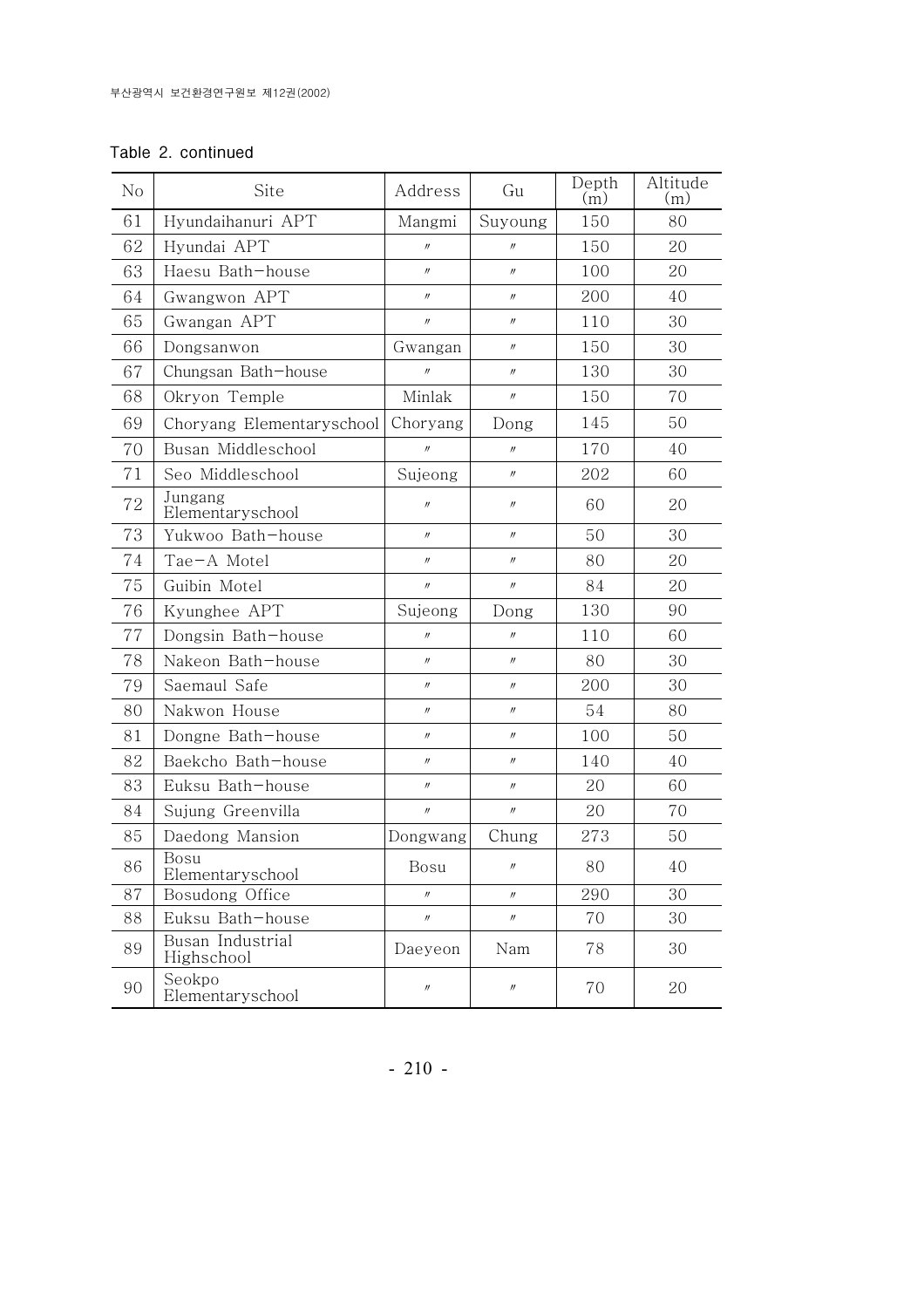| No  | Site                                        | Address           | Gu                | Depth<br>(m) | Altitude<br>(m) |
|-----|---------------------------------------------|-------------------|-------------------|--------------|-----------------|
| 91  | Civil Defence<br><b>Educational Center</b>  | $^{\prime\prime}$ | $\prime\prime$    | 150          | 30              |
| 92  | Solbat                                      | Yongho            | $\prime\prime$    | 80           | 20              |
| 93  | Yongho<br>Elementaryschool                  | $^{\prime\prime}$ | $\prime\prime$    | 21           | 20              |
| 94  | Unsan<br>Elementaryschool                   | $^{\prime\prime}$ | $\prime\prime$    | 185          | 60              |
| 95  | Munhyeon<br>Elementaryschool                | Munhyeon          | $\prime\prime$    | 96           | 50              |
| 96  | Yaksu bath-house                            | Daeyeon           | $\prime\prime$    | 200          | 30              |
| 97  | Newbando Bath-house                         | $\prime\prime$    | $\prime\prime$    | 120          | 30              |
| 98  | Jangbaek APT                                | $^{\prime\prime}$ | $\prime\prime$    | 150          | 80              |
| 99  | Daeyeon green<br>Commercial Apt             | $\prime\prime$    | $\prime\prime$    | 200          | 80              |
| 100 | Daeyeon Church                              | $^{\prime\prime}$ | $^{\prime\prime}$ | 102          | 30              |
| 101 | Oyang Yangi APT                             | Daeyeon           | Nam               | 98           | 40              |
| 102 | Dongil APT                                  | $\prime\prime$    | $\prime\prime$    | 150          | 30              |
| 103 | Dongbo Villa                                | $^{\prime\prime}$ | $^{\prime\prime}$ | 100          | 40              |
| 104 | Gaman Bath-house                            | Gaman             | $^{\prime\prime}$ | 90           | 20              |
| 105 | Shinseong Bus                               | $^{\prime\prime}$ | $\prime\prime$    | 80           | 20              |
| 106 | Gwangwon APT                                | Munhyeon          | $\prime\prime$    | 120          | 80              |
| 107 | Jungwon Bath-house                          | $^{\prime\prime}$ | $\prime\prime$    | 150          | 30              |
| 108 | Munhyeon Bath-house                         | $^{\prime\prime}$ | $^{\prime\prime}$ | 100          | 20              |
| 109 | Daeyeon<br>Elementaryschool                 | Daeyeon           | $\prime\prime$    | 80           | 40              |
| 110 | Baekun<br>Elementaryschool                  | Yongho            | $\prime\prime$    | 78           | 50              |
| 111 | Yongho Middleschool                         | $^{\prime\prime}$ | $\prime\prime$    | 100          | 20              |
| 112 | Yongsan<br>Elementaryschool                 | $\prime\prime$    | $\prime\prime$    | 60           | 20              |
| 113 | <b>Busan Business</b><br>Training Institute | Yongdang          | $\prime\prime$    | 100          | 50              |
| 114 | Gaman Girl<br>Middleschool                  | Gaman             | $\prime\prime$    | 70           | 70              |
| 115 | Sungi Industrial<br>Highschool              | Uam               | $\prime\prime$    | 180          | 50              |
| 116 | Munhyeon Girl<br>Highschool                 | Munhyeon          | $\prime\prime$    | 80           | 10              |
| 117 | Sungdong<br>Elementaryschool                | $\prime\prime$    | $\prime\prime$    | 60           | 10              |

### Table 2. continued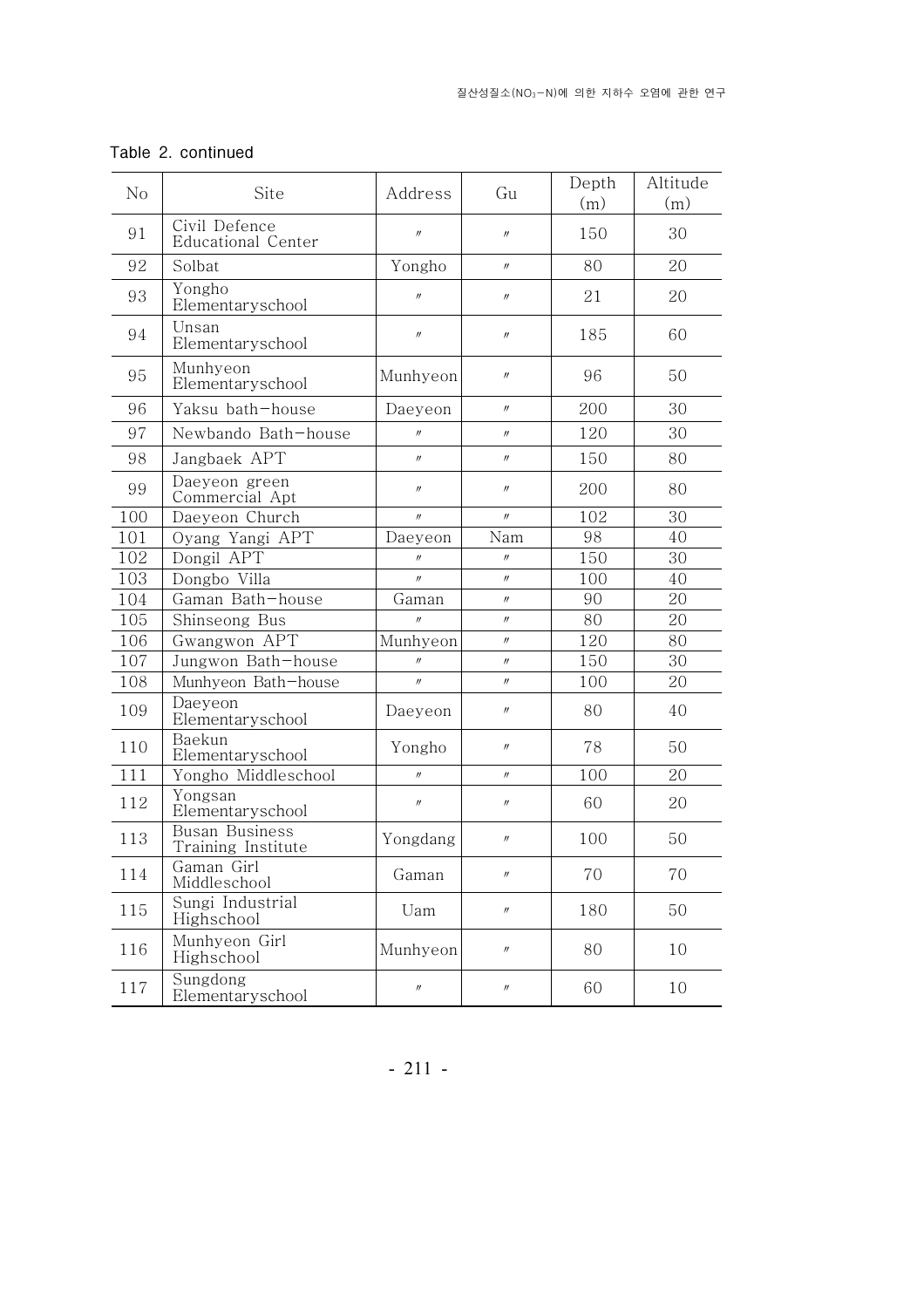#### 1.1 질산성질소 및 암모니아성질소

질산성질소는 Fig. 1에서 보는 바와 같 이 농도 범위가 전 조사지점에서 0.1~ 19.3 mg/L 였으며, 지점71에서 19.3 mg/L 으로 가장 높았고, 지점 40에서 가장 낮은 수치를 보였다. 먹는물 수질기준 10mg/L 을 초과하는 지점은 지점 47, 70, 71, 72, 73, 77, 78, 82, 83 ,84, 86, 90, 91, 104, 105, 114, 117 등 17개 지점 이었다. 그리고 Table 4-1~4-3에서 보 면 전체 지점 가운데 학교지역 28개 지 점, 아파트 47개 지점, 목욕탕 (숙박업) 19개 지점을 살펴보면 학교지역은 농도 범위가 0.1~19.3 mg/L으로 평균 농도가 8.9 mg/L이고, 아파트지역은 0.1~12.2 mg /L이며 평균치는 3.6mg/L이며, 목욕탕지 역은 0.2~18.9 mg/L으로 평균치는 8.1 mg /L로 나타났다.

그리고 부산 시내 약수터의 질산성질소 (ND~8.5mg/L)보다 지하수 수질이 다소 높게 나타났다. 그리고 부산 시내 상수도 수 질산성질소 (3~4mg/L) 보다 높은 지점 이 전체 117개 지점 중 68개였다.

암모니아성질소는 전 조사지점에서 거 의 검출되지 않았으나, 지점49에서 4.75 mg/L로 가장 높았으며, 그 외 지점 78과 지점 81은 0.03~0.04 mg/L 범위로 먹는 물 기준치 0.5mg/L 이하로 나타났다. 그 리고 지점 94는 0.35 mg/L으로 먹는 물 기 준치에 육박 하였다. 특히 지점49의 농도 는 먹는 물 기준치를 약 10배 초과하고 있었다.

#### 1.2 염소이온, 황산이온

염소이온은 Fig. 2에서 보는 바와 같이 4~146 mg/L의 범위로 지점 85가 가장 낮



Fig. 1. Mean concentration of  $NO<sub>3</sub><sup>-</sup> - N$  at sampling sites.

- 212 -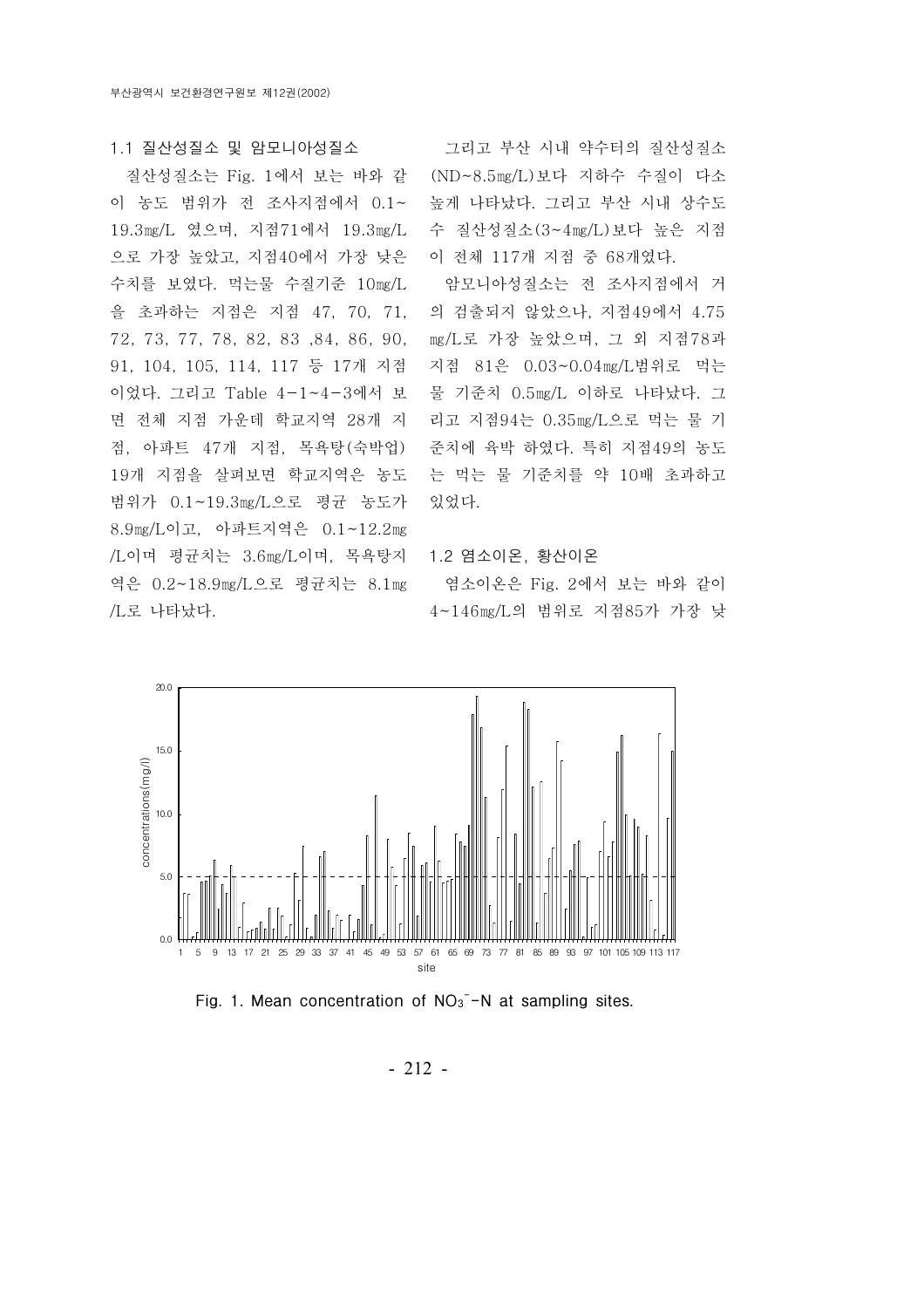

Fig. 2 Mean concentration of Cl<sup>-</sup> at sampling sites.



Fig. 3. Mean concentration of  $SO_4^2$  at sampling sites.

게 나왔고, 지점 75가 146 mg/L으로 가장 높게 나왔다. 조사 지점 모두 먹는물 수 질기준 250mg/L 이하이나, 부산시내 약수 터의 수질 (3~24 mg/L) 보다 다소 높다. 농

도가 100 mg/L이상은 지점 49, 58, 70, 73, 75, 92, 93, 104, 105, 108과 같이 10개 지점으로 나타났으며 바다에 근접 한 지점이 대체로 많았지만 그 영향은 다

- 213 -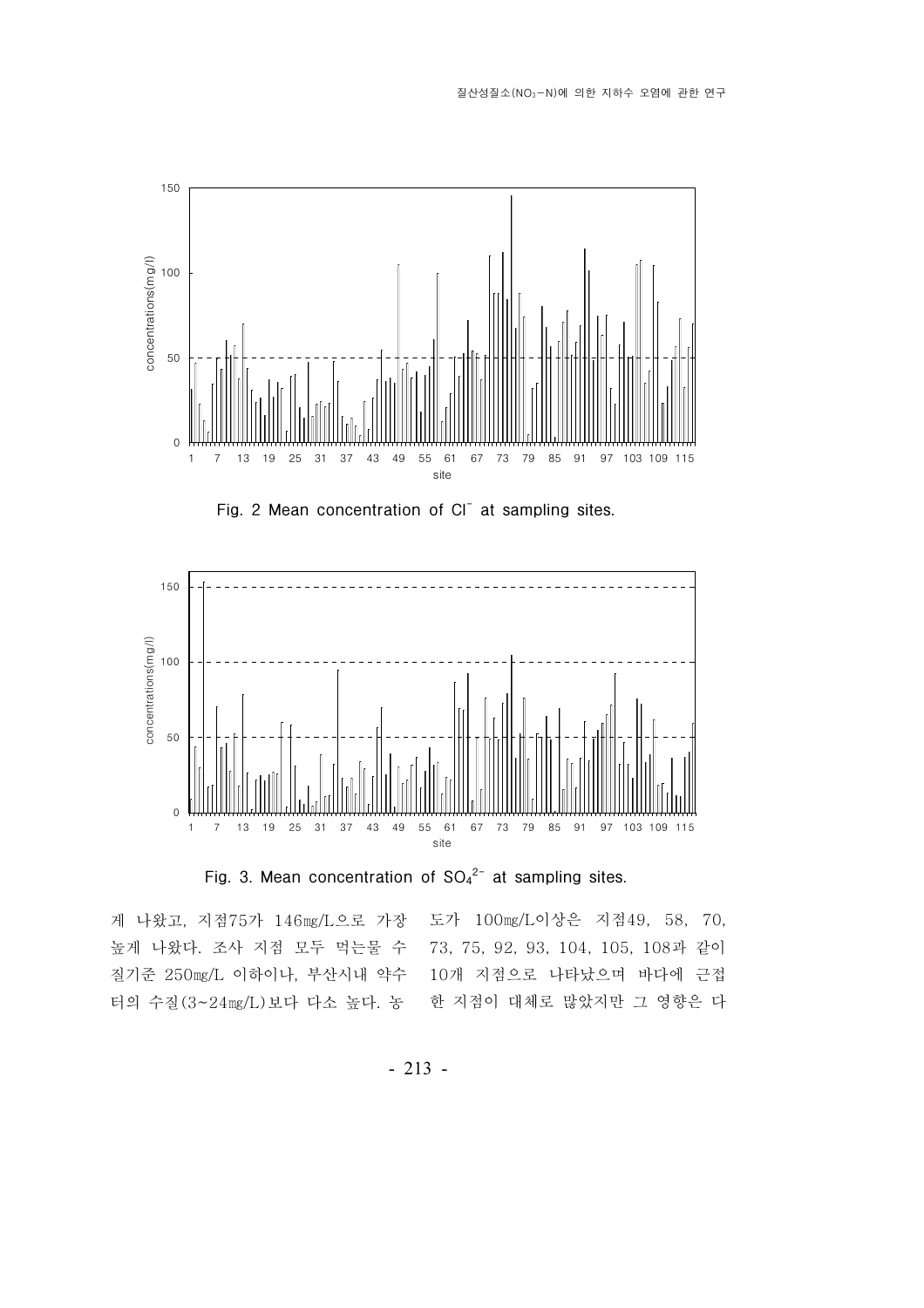소 적은 것으로 보여 지고 오히려 생활하 수의 영향을 받은 것으로 사료된다.

황산이온의 전체 지점 농도 범위는 1~153 mg/L이며 지점85가 최저이며 지점 153이 153mg/L로 가장 높게 나왔다. 황 산이온도 전 지점이 먹는물 수질기준 200 mg/L 이하를 만족하였다. 황산이온은 자연수중에 존재하며 공장 배출수, 화석연 료의 연소, 금속의 소성과정, 화석연료의 연소, 금속의 소성과정, 대기중의 광화 학반응 등에 의해 생성되는데 농도가 100mg/L 이상인 지점은 지점 4와 지점 75 등 2곳에 불과하여 해수나 생활하수의 영 향은 다소 적은 것으로 판단된다.

염소이온과 황산이온의 지점별 농도 분 포는 Fig. 2, 3에 나타나 있고, 지점별로 조사한 결과는 별첨과 같다.

#### 1.3 과망간산칼륨 소비량

전체 조사 지점 과망간산칼륨 소비량의

범위는 0.3~3.4mg/L였으며, 지점 81이 3.4mg/L으로 가장 높게 나타났으며 먹는 물 기준치 10mg/L를 초과한 지점은 없었 다. 먹는물 측정항목 중의 과망간산칼륨 소비량은 COD(화학적 산소요구량) 와는 달리 유기물 외에 환원성 무기물이 기여 하는 양도 포함되어 있으므로 대부분의 지점은 직접적인 오염원 보다 지층구조에 의한 영향이 큰 것으로 추측된다.(Fig. 4)

1.4 경도

전 조사 지점에서 경도의 농도 범위는 14~308 mg/L였으며 지점14에서 가장 낮 게 나왔고 지점 82는 308 mg/L으로 가장 높게 나타났으며 먹는물 기준치 300mg/L 을 초과하였다. 지점별 조사 결과는 별첨 과 Fig. 5에 나타나 있다.

전체 지점을 구별로 분류하여 농도를 평균치로 나타내면 해운대구가 91.8mg/L,



Fig. 4. Mean concentration of  $KMnO_4$  consumed at sampling sites.

- 214 -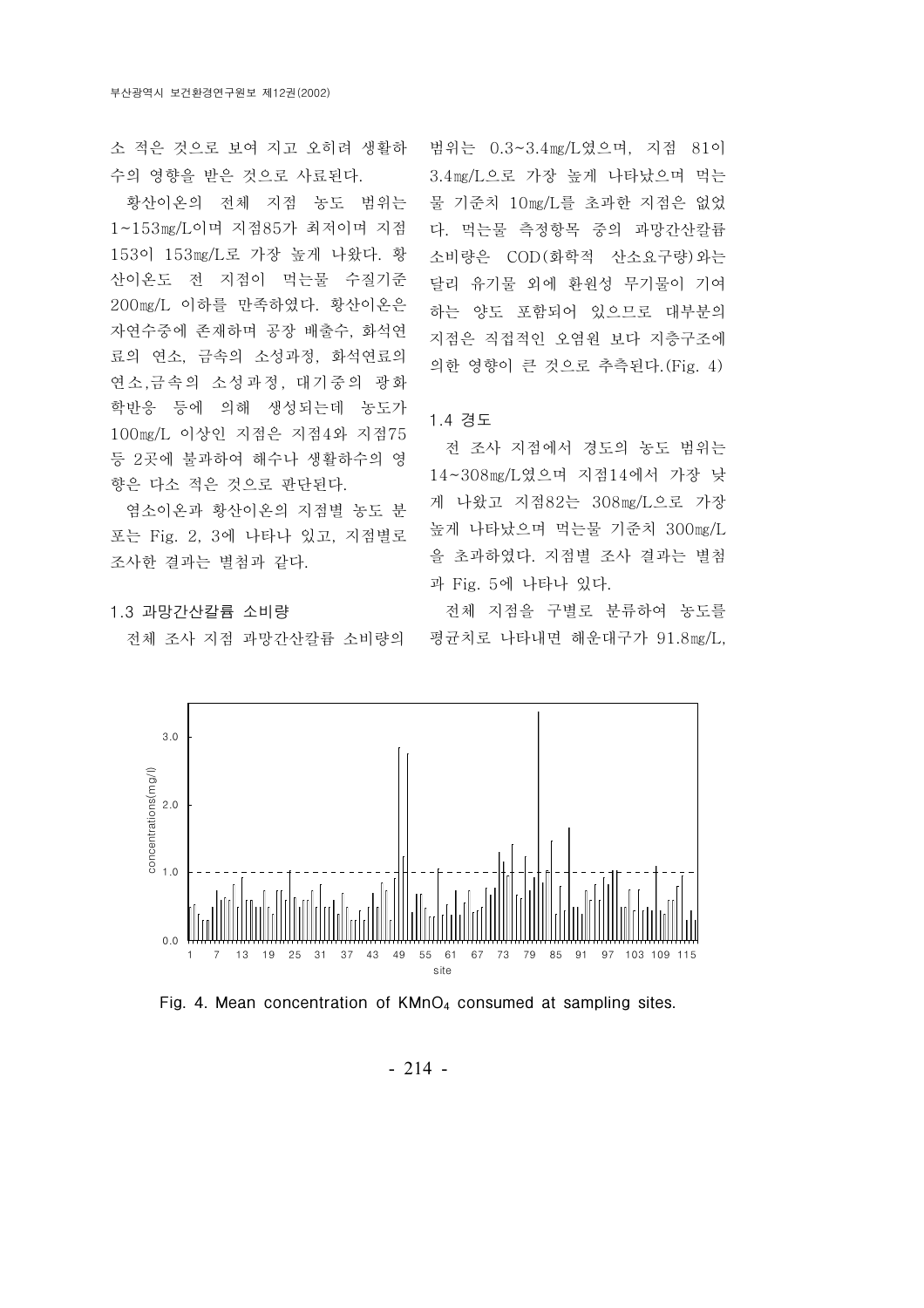

Fig. 5. Mean concentration of hardness at sampling sites.

수영구가 125.1 mg/L, 동구가 184.2 mg/L, 중구가 134.3 mg/L, 남구가 179.3 mg/L로 조사되었는데 전체적으로 높게 나타났으 며 경도가 150mg/L 이상인 물은 경수 (hard water) 라 하는데 동구, 남구 지역 의 지하수가 이에 해당된다. 경도는  $Mg^{2+}$  $Ca^{2+}$ ,  $Sr^{2+}$ ,  $Fe^{2+}$ ,  $Mn^{2+}$  등의 2가 양이 온을 탄산칼슘 농도로 환산하여 표시한 것인데, 이들 지역에서 다소 높게 나타난 것은 주로 지질과 토양에서 용출되어서 나타나기 때문이다.

#### 1.5 아연, 구리, 납, 카드뮴

아연은 0.008 mg/L에서 최고 1.278 mg/L 이며 지점11에서 가장 낮게 나왔고 지점 50에서 1.278 mg/L 으로 먹는물 기준치를 초과하였다. 그 외 지역은 먹는물 기준치 를 만족한다. 수영구와 남구는 안산암 지 질로 대부분의 지점에서 아연의 농도가 다소 높게 나타났다. 아연은 지각 중에 70mg/ l 정도 함유되어 있고, 자연수 중 에는  $10 \mu\text{g}/ \ell$  이하로 존재하고 있다.

지점별 구리의 농도 범위는 ND~0.273 mg/L였으며, 가장 높게 검출된 곳이 지점 25이다. 구리의 먹는물 기준치는 1mg/L 이하인데 전 지점이 기준치를 만족한다.

납과 카드뮴은 전 지점이 불검출로 나 타나 있다. 각 지점별 평균치는 별첨과 같다.

#### 2. 질산성질소 오염원인 규명

질산염은 단백질이나 유기물질의 부패, 발효, 산화 등의 분해과정에서 생성되어 토양에 침투하여 물속에 존재하게 되는 물질로 외부 오염의 경과 정도를 간접적 으로 알 수 있으며, 질산염이 과다 함유

- 215 -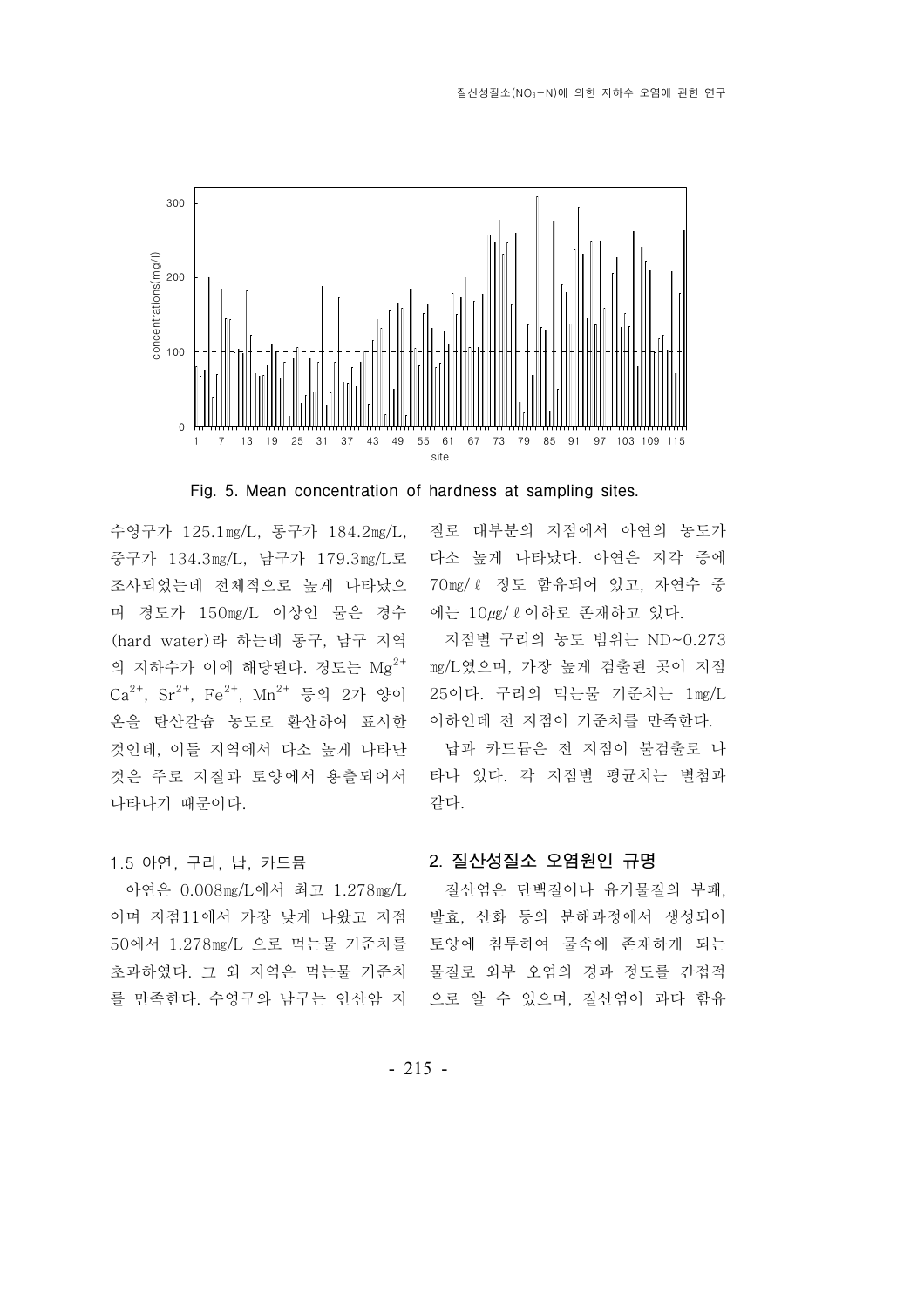된 물을 음용시 신체에 빠르게 흡수되어 세균의 환원작용에 의해 생체내에서 질산 염이 쉽게 아질산염으로 변하여 혈액 중의 hemoglobin과 산소의 결합력이 떨어져서 methemoglobin을 생성하게되어 빈혈 증 상이 나타날 수 있다. 따라서 지하수 수 질이 질산성질소로 오염된 원인을 규명하 기 위하여 수질항목과 지하수 깊이 및 고도간의 상관관계를 알아보고 수질항목 상호간의 상관관계를 구하였다.

2. 1 지하수 깊이와 질산성 질소와의 상관관계 Fig. 6은 질산성질소 농도와 지하수 깊 이 간의 상관관계를 나타낸 것이다. 여기 서 보면 지하수 깊이는 200m까지는 거 의 상관성이 없고 205m에서 400m까지 는 지하수 깊이가 깊어 질수록 질산성질 소 농도가 감소하는 경향이 있다. 전체

적으로는 지하수 깊이에 따라 질산성질소 농도가 감소하는 경향이 있었으나 상관계 수 r = 0.2632 로 매우 낮은 상관계수 값을 보여 지하수를 깊이 파도 질산염 오 염이 감소되는 경향을 찾을 수 없었다. 이것은 우리나라 지질은 고생대라서 불과 5~10m만 파면 화강암이 노출되어 지하 수를 저장할 수 있는 대수층이 거의 없는 실정이다.

그래서 지하수를 깊이 파면 팔수록 토 양층의 여과 효과가 증가되어 양질의 지 하수를 얻을 것으로 생각되지만 우리나라의 경우는 10m 이상 깊이 파들어 가도 그곳 은 토양층이 아니고 불투수성 암반층이기 때문에 그곳에는 물이 없고 오염된 표층 수가 그냥 흘러 들어오기 때문에 토양여 과 효과가 없어 지하수가 오염될 수 밖에 없다.



Fig. 6. Relation between  $NO<sub>3</sub> - N$  and depth of wells.

- 216 -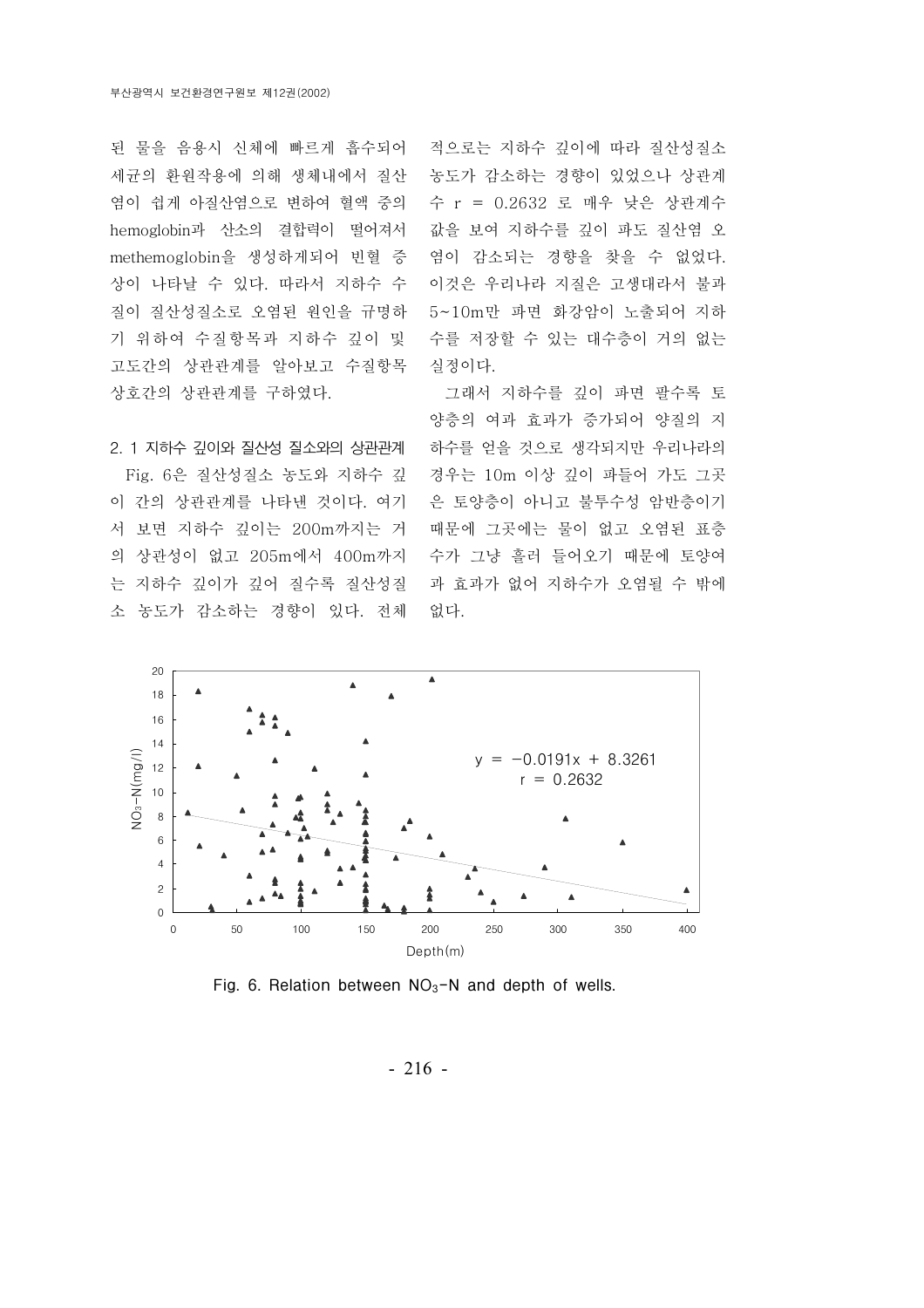| Altitude Range(m) | $NO3^- - N$ (mg/L) |
|-------------------|--------------------|
| $0 \sim 50$       | 5.8                |
| $51 \approx 100$  | 7.3                |
| $101 \sim 150$    | 3.0                |
| >151              | 14                 |

Table 3. Mean concentrations of  $NO<sub>3</sub><sup>-</sup> - N$  in altitude range

## 2. 2 지하수 위치 고도와 질산성질소 농도와의 상관관계

위치하는 고도간의 상관관계를 나타낸 것 화조 유출수가 부실한 하수관거에 방류되 이다. 여기서 보면 지하수 위치 고도가 어 운반되는 과정에서 지하로 누출되어 80m까지는 질산성질소 농도가 10mg/L 도시의 지하수가 가정 하수에 의해 오염 을 초과하는 곳이 많았으나 80m에서 되었음을 나타내고 있다. 그래서 도시의 200m까지는 고도가 높을수록 질산성질 지하수 오염을 방지하기 위해서는 각 가 소의 농도가 하향 추세임을 알 수 있다. 정의 정화조 유출수가 배수로에 방류되는 그리고 Table 3을 보면 고도범위가 0~ 것을 차단하기 위하여 찻집 관거를 각 가 50m, 51~100m까지는 질산성질소 농도 정 정화조 유출구까지 연장 설치하여 이 의 평균치가 5.8mg/L 또는 7.3mg/L이나 들이 모두 도시 하수도 계통을 따라 하수 101m이상은 질산성질소가 1.4~3mg/L을 종말처리장까지 이송되도록 하는 하수도 나타내었다. 그래서 지대가 낮고 인구가 시설정비가 시급하다. 밀집되고 하수가 모이는 지역의 지하수는 고지대의 지하수보다 질산성질소 농도가 2.4 경도와 질산성질소와의 상관관계 높은 것을 알 수 있다.

## 2. 3 염소이온 농도와 질산성질소 농도와의 상관관계

농도 간의 상관관계를 나타낸 것이다. 염 정의 상관관계를 가지고 있다. 소이온의 증가에 따라 질산성질소 농도가 증가하는 정의 상관관계를 가지고 있으며 2.5 경도와 지하수깊이와의 상관관계 상관계수는 0.5361로 나타났다. 질산성 Fig. 10 은 지하수 깊이와 경도와의 관

Fig. 7은 질산성질소 농도와 지하수가 수로 초래된 것이므로 도시 각 가정의 정 질소는 가정 하수의 암모니아성질소가 산 화되어 생긴 것이고 염소이온은 가정 하

Fig. 8은 염소이온 농도와 질산성질소 가 증가하면 질산성질소 농도가 증가하는 Fig. 9는 경도와 질산성질소와의 관계 를 나타낸 것으로 경도는 식품에 함유되 어 있고, 공산품에도 존재하여 질산성질 소와 같은 오염물질과 연관이 있어 경도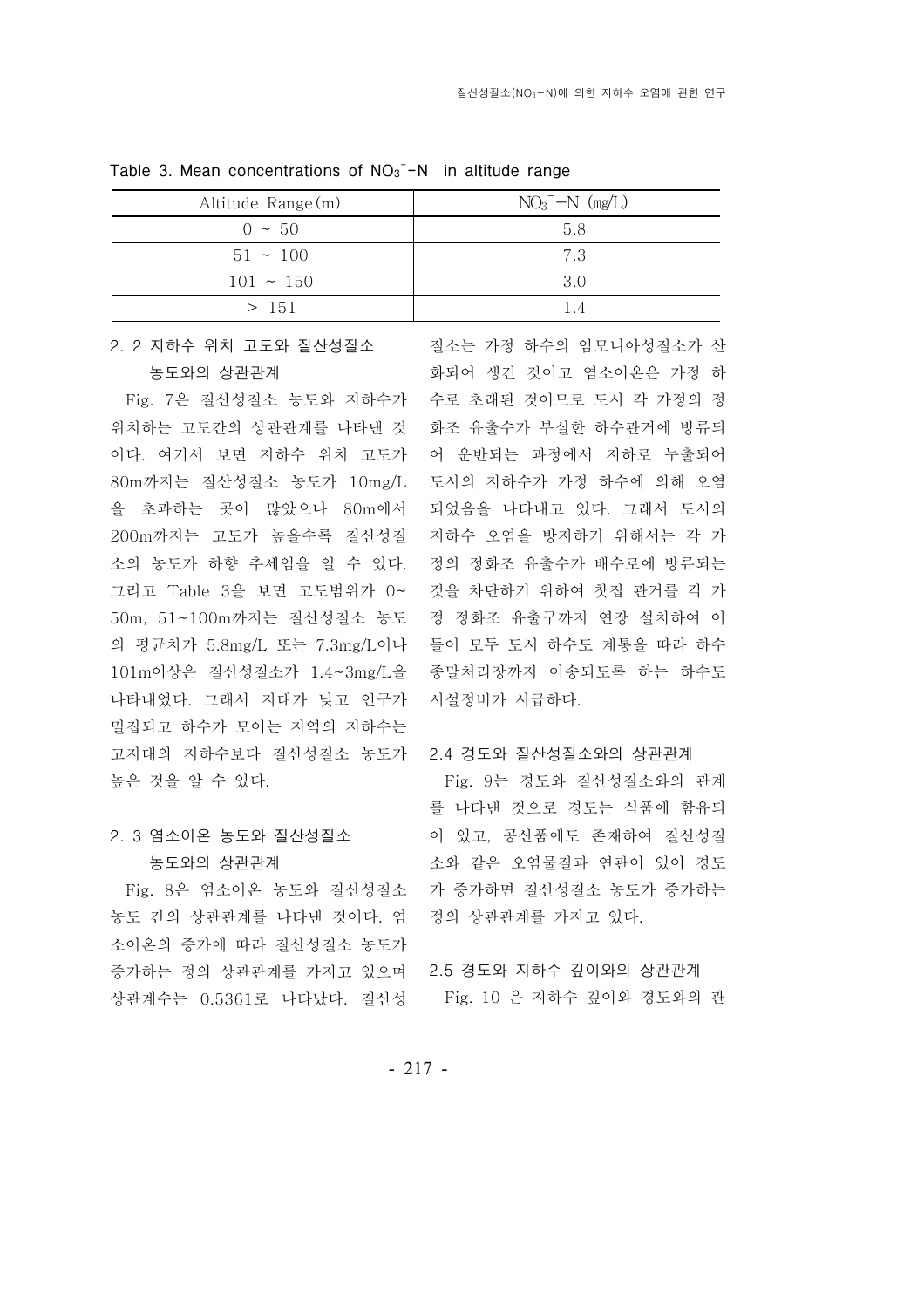

Fig. 7. Relation between  $NO<sub>3</sub>-N$  and altitude of wells.



Fig. 8. Relation between  $NO<sub>3</sub><sup>-</sup> - N$  and Cl<sup>-</sup> of wells.

- 218 -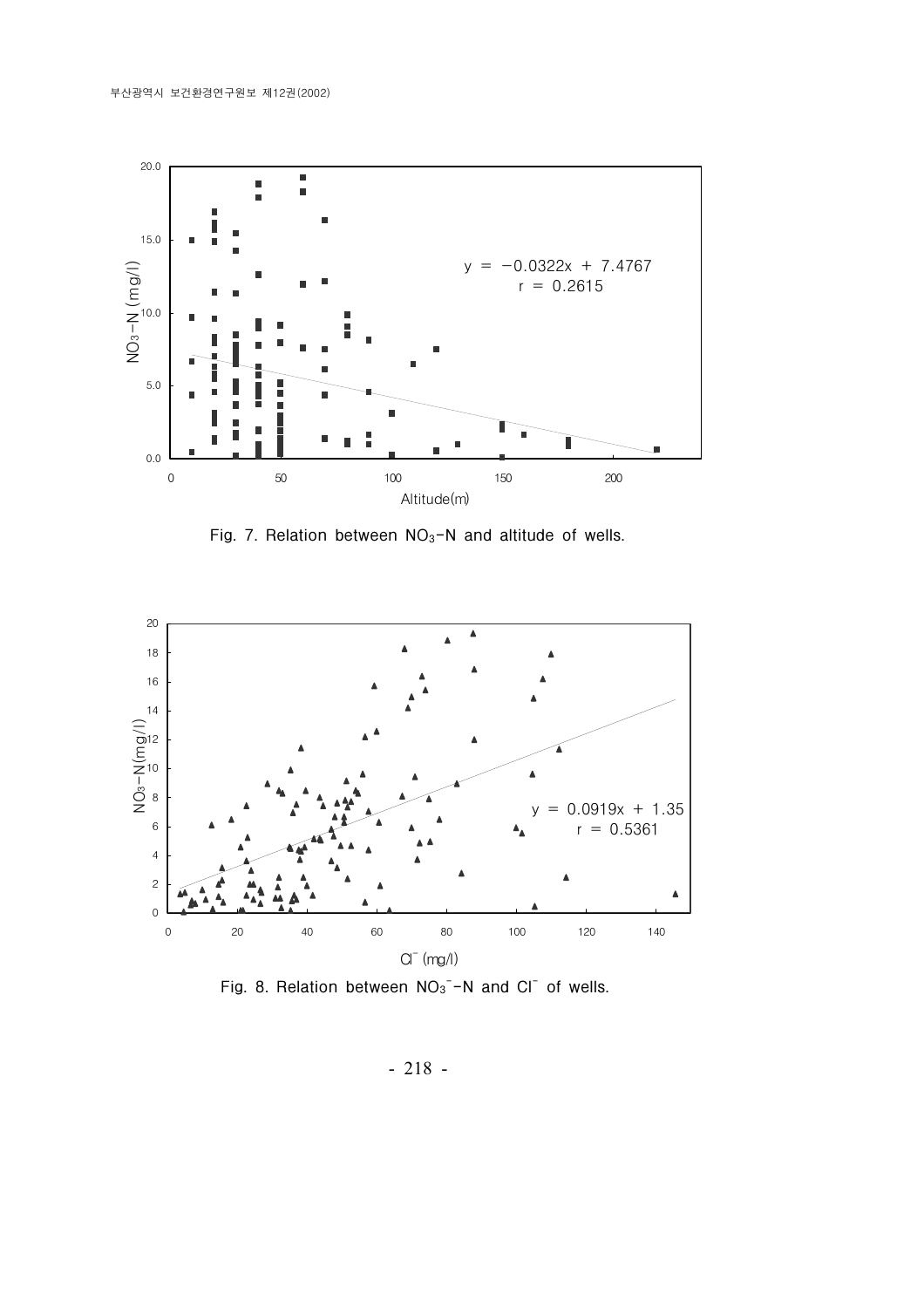

Fig. 9. Relation between  $NO_3^-$ -N and hardness of wells.





- 219 -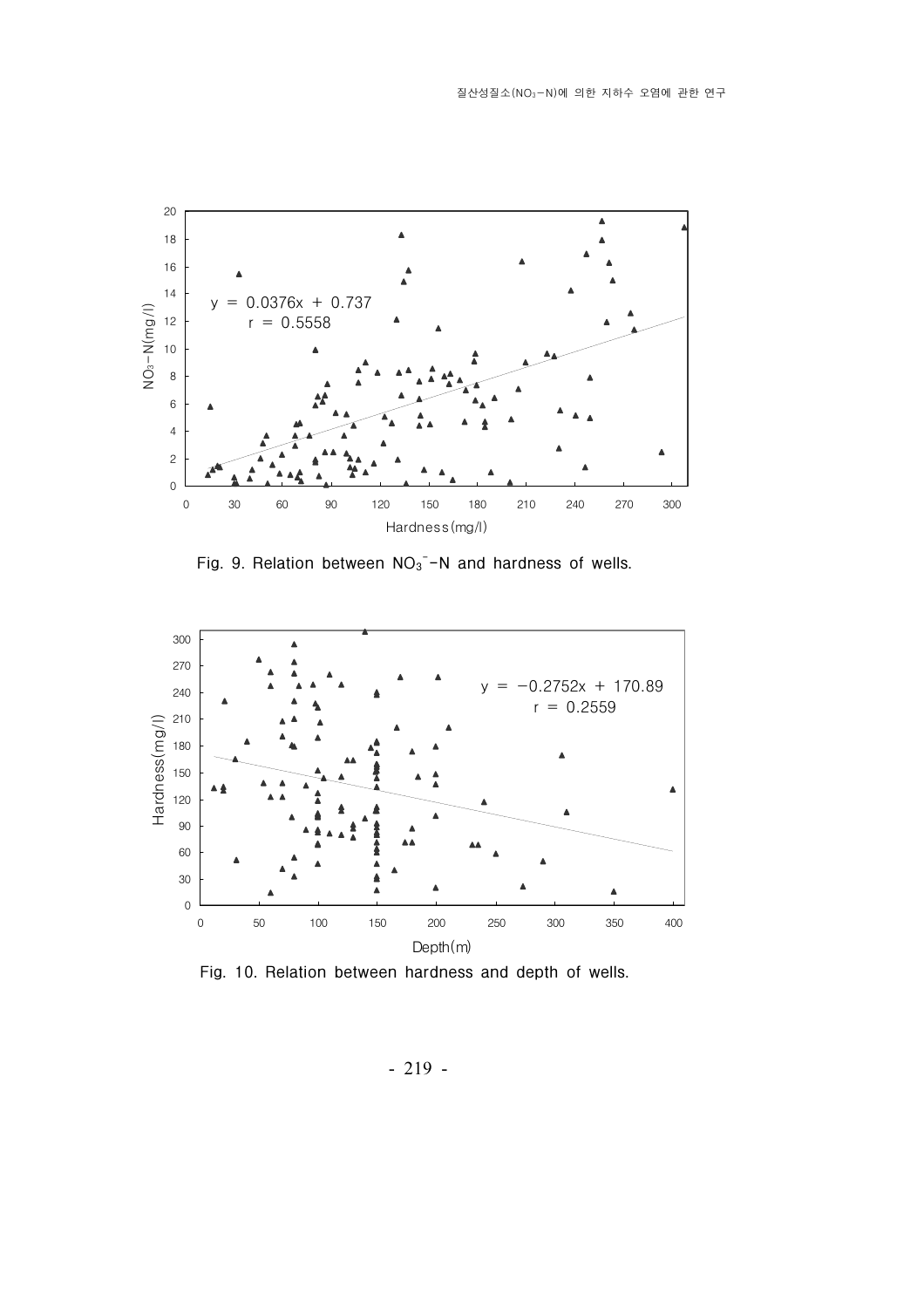계를 나타낸 것으로 경도는 깊이와는 상 역은 0.2~18.9mg/L으로 평균치는 8.1mg 소하는 경향을 보였다. 경도는 일반적으로 지층에서 용출된 칼슘과 마그네슘이 기원 이기 때문에 지하수 깊이가 깊을수록 경 도가 높게 나올 것으로 기대했다. 그러나 경도는 깊이와는 상관성이 없고 오히려 하수 기원 오염물질인 질산성질소와 상관 성이 있는 것으로 보아서 경도는 하수오 염이 원인인 것으로 추정된다.

2.6 지하수용도별 질산성질소 농도 비교

Table 4-1에서 4-3은 전체 지점을 학교지역, 아파트, 목욕탕지역 세 부분으 로 나누었는데 그 중 학교지역은 질산성 질소의 농도범위가 0.1~19.3mg/L으로 평 균농도가 8.9mg/L이고, 아파트지역은 0.1~12.2 구, 남구지역에서 현재 사용 중인 민방

관성이 거의 없고 오히려 깊이에 따라 감 /L로 나타났다. 질산성질소의 농도가 가 장 높은 학교지역은 일정 면적에 많은 수 의 학생들에 의한 분변 이 부실한 하수관 거로 유출되어 지하수가 오염된 것으로 판단되고, 목욕탕지역도 마찬가지로 많은 양의 오염된 물이 지하수를 오염시켰다.

> 그리고 아파트 지역은 인구밀집 형태이 나 하수도가 비교적 잘 정비되어 있고 자 체에서 관리가 잘 되고 있어 오염이 덜 된 것으로 생각된다.

## 결 론

mg/L이며 평균치는 3.6mg/L이며, 목욕탕지 \_ 위 비상급수시설인 117개 지점에 대하여 부산시내 해운대구, 수영구, 동구, 중

Table 4-1. Mean concentrations of  $NO<sub>3</sub><sup>-</sup>-N$  in school area

| Site No.       | $NO_3$ <sup>-</sup> $-N$ (mg/L) | Site No.      | $NO_3$ <sup>-</sup> $-N$ (mg/L) |  |
|----------------|---------------------------------|---------------|---------------------------------|--|
| $\overline{2}$ | 3.7                             | 89            | 7.3                             |  |
| 7              | 4.7                             | 90            | 15.7                            |  |
| 12             | 3.7                             | 93            | 5.5                             |  |
| 39             | 1.6                             | 94            | 7.6                             |  |
| 45             | 8.3                             | 95            | 7.9                             |  |
| 47             | 11.5                            | 109           | 9.0                             |  |
| 50             | 8.0                             | 110           | 5.2                             |  |
| 54             | 6.5                             | 111           | 8.3                             |  |
| 55             | 8.5                             | 112           | 3.1                             |  |
| 56             | 7.5                             | 114           | 16.4                            |  |
| 69             | 9.1                             | 115           | 0.4                             |  |
| 70             | 17.9                            | 116           | 9.7                             |  |
| 71             | 19.3                            | 117           | 15.0                            |  |
| 72             | 16.9                            |               |                                 |  |
| 86             | 12.6                            | Average value | 8.95                            |  |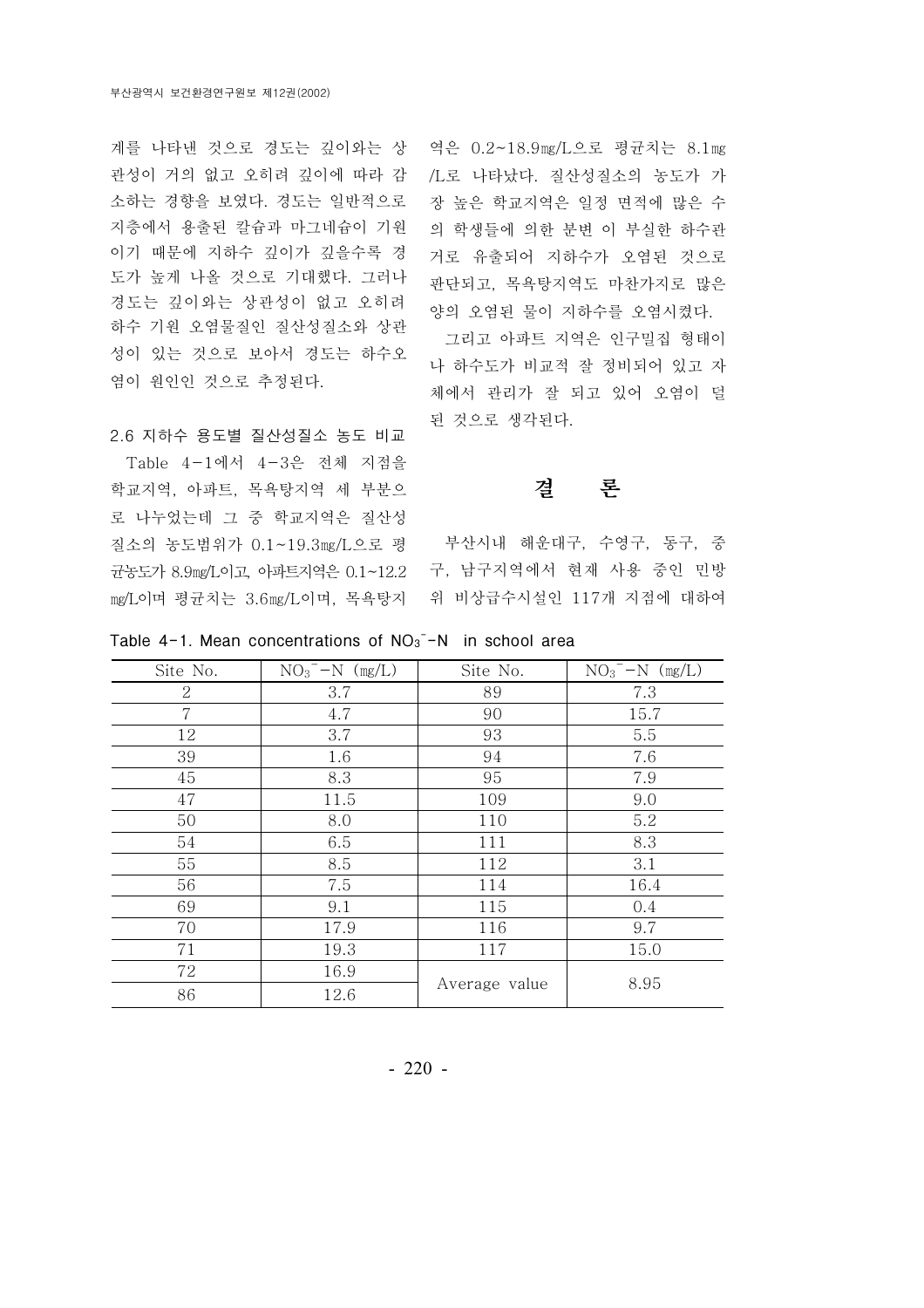| Site No. | $NO_3$ <sup>-</sup> $-N$ (mg/L) | Site No.      | $NO_3$ <sup>-</sup> $-N$ (mg/L) |
|----------|---------------------------------|---------------|---------------------------------|
| 6        | 4.6                             | 36            | 2.3                             |
| 8        | 5.1                             | 37            | 0.9                             |
| 9        | 6.3                             | 38            | 2.0                             |
| 10       | $2.4\,$                         | 40            | 0.1                             |
| 11       | 4.4                             | 42            | 0.7                             |
| 13       | 5.9                             | 43            | 1.6                             |
| 14       | $5.0\,$                         | 44            | 4.4                             |
| 15       | $1.0\,$                         | 48            | 0.2                             |
| 16       | 2.9                             | 59            | 6.1                             |
| 17       | 0.7                             | 60            | 4.6                             |
| 18       | 0.8                             | 61            | 9.0                             |
| 19       | $1.0\,$                         | 62            | 6.3                             |
| 20       | 1.4                             | 64            | 4.7                             |
| 21       | 0.9                             | 65            | 4.8                             |
| 22       | 2.5                             | 76            | 8.1                             |
| 23       | 0.9                             | 84            | 12.2                            |
| 24       | 2.5                             | 85            | 1.3                             |
| 26       | $0.2\,$                         | 98            | 1.0                             |
| 27       | 1.2                             | 99            | 1.2                             |
| 29       | 3.1                             | 101           | 9.4                             |
| 31       | $1.0\,$                         | 102           | 6.7                             |
| 32       | 0.2                             | 103           | 7.8                             |
| 33       | 2.0                             | 106           | 9.9                             |
| 35       | $7.0\,$                         | Average value | 3.58                            |

Table 4-2. Mean concentrations of  $NO<sub>3</sub><sup>-</sup> - N$  in apartment area

|  | Table 4-3. Mean concentrations of $NO_3$ <sup>-</sup> -N in bath house & hotel area |  |  |  |  |
|--|-------------------------------------------------------------------------------------|--|--|--|--|
|  |                                                                                     |  |  |  |  |

| Site No. | $NO_3$ <sup>-</sup> $-N$ (mg/L) | Site No.      | $NO_3$ <sup>-</sup> $-N$ (mg/L) |
|----------|---------------------------------|---------------|---------------------------------|
| 41       | 2.0                             | 81            | 4.5                             |
| 58       | 5.9                             | 82            | 18.9                            |
| 63       | 4.5                             | 83            | 18.3                            |
| 67       | 7.8                             | 88            | 6.5                             |
| 73       | 11.3                            | 96            | 0.2                             |
| 74       | 2.7                             | 97            | 4.9                             |
| 75       | 1.4                             | 104           | 14.9                            |
| 77       | 12.0                            | 107           | 5.1                             |
| 78       | 15.4                            | 108           | 9.6                             |
| 80       | 8.5                             | Average value | 8.13                            |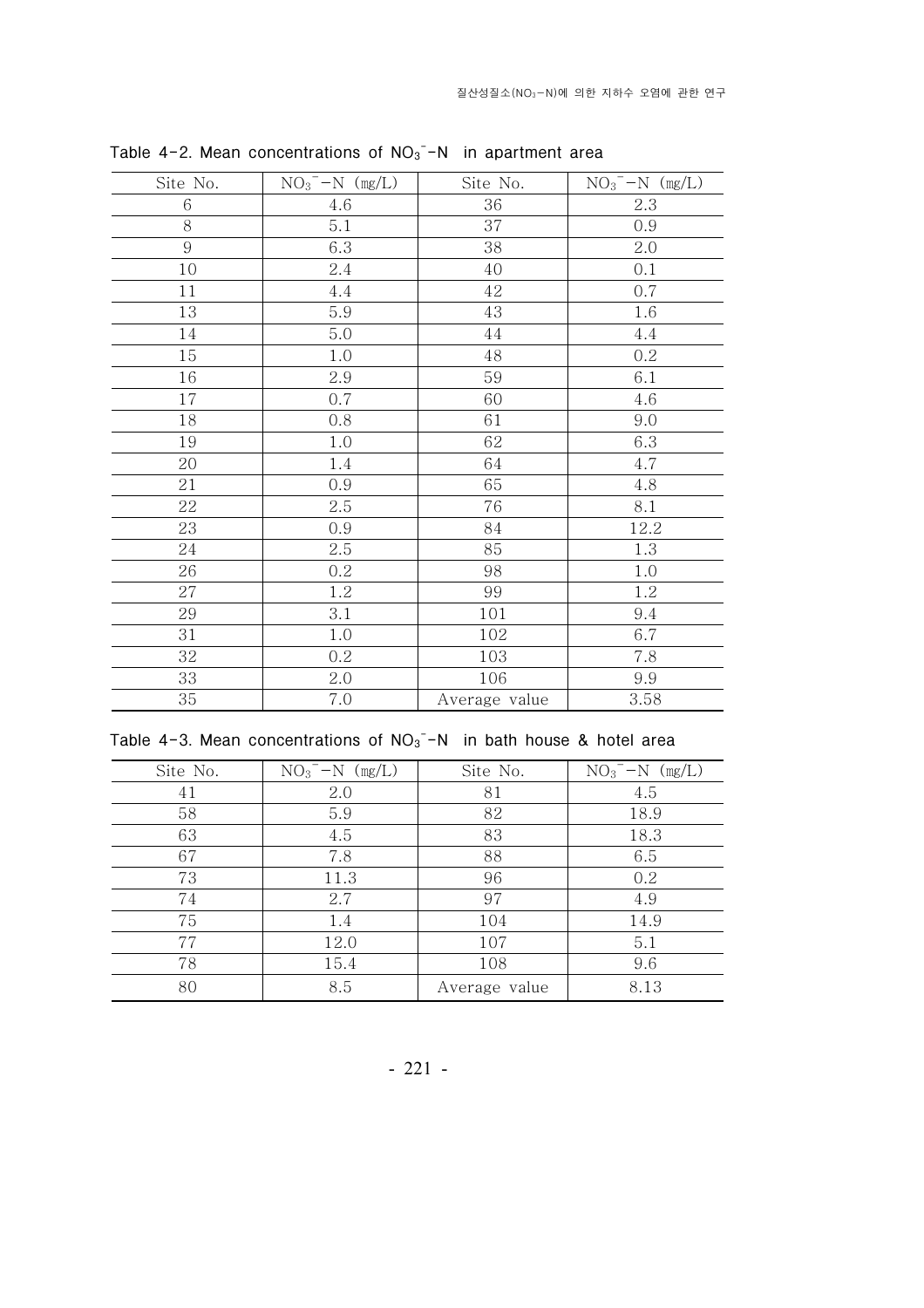1998년도에서 2001년까지 먹는 물 수질 질관리, 동화기술, 15, 151, 1996. 기준 항목 중 질산성질소 외 9개 항목을 3. 원종훈, 양한섭 : 부산수산대학 구내 지점별, 지하수 깊이 및 고도별로 조사하 여 얻은 결과는 다음과 같다.

- 1. 질산성질소는 전 조사 지점에서 0.1~19.3 mg/L 범위로 17개 지점이 먹는물 수 질 기준치 (10 mg/L 이하)를 초과하였고, 수돗물이나 약수보다 농도가 높았다.
- 2. 질산성질소는 지하수 깊이와는 상관 성이 없고 염소이온 농도와 정의 상 관관계를 가지고 있었으며 고도가 높 은 경사지 보다는 평지 인구 밀집지 역에서 농도가 높은 것으로 보아 가 정 하수의 유입이 도시 지하수 오염 의 원인으로 보인다.
- 3. 우리나라 지질 구성의 특성상 토양층 이 매우 얇기 때문에 지하수를 10m 9. Freeze, R. A. and Cherry, J. A. : 이상 깊이 파는 것은 수질과 수량 면 에서 별 도움이 되지 못하는 것으로 나타났다.
- 4. 도시 지하수 수질을 개선하기 위해서 는 분류식 오수 관거의 정비가 시급 하다.

## 참고문헌

- 1. 환경부, 환경백서, 2001.
- 2. 박석기, 안승구, 엄석원 : 먹는물의 수 13. 첨단환경기술, 지하수의 질산오염 대책,

- 음료수의 수질에 대하여, 부산수대연 보 18(1, 2), 99~118, 1978.
- 4. 조갑제 : 지질에 따른 지하수질의 특 성에 관한 연구, 부산대학공학석사 논문, 30~56, 1997.
- 5. 김현실 : 부산지역 일부 약수터의 수 질 특성에 관한 연구, 부경대학교공 학석사 논문, 17~50, 2002.
- 6. 부산광역시 보건환경연구원, 부산시내 지역별 지하수의 수질특성에 관한 연 구, 1~20, 1995.
- 7. 강원도 보건환경연구원, 지하수 수위 와 수질의 변동에 관한 연구, 9 : 108~114, 1998.
	- 8. 강원도 보건환경연구원, 강원도 지하 수의 이용실태와 수질청정도에 관한 연구, 11 : 123~128, 2000.
	- Groundwater, Prentice Hall, Inc., p604, 1979.
	- 10. Journal of the Korean Society of Grounwater Environment, Vol. 4, No, 175~184, 1997.
- 11. 수자원공사. 지하수세상, http://groundwater.kowaco.or.kr/.
	- 12. 한정상. 우남칠. 김창훈. 최미정. 김형 돈 : 지하수 수질기준 타당성 검토 및 조정방안 연구, (사) 대한지하수환경학 회, 8~20, 1999.
		-

- 222 -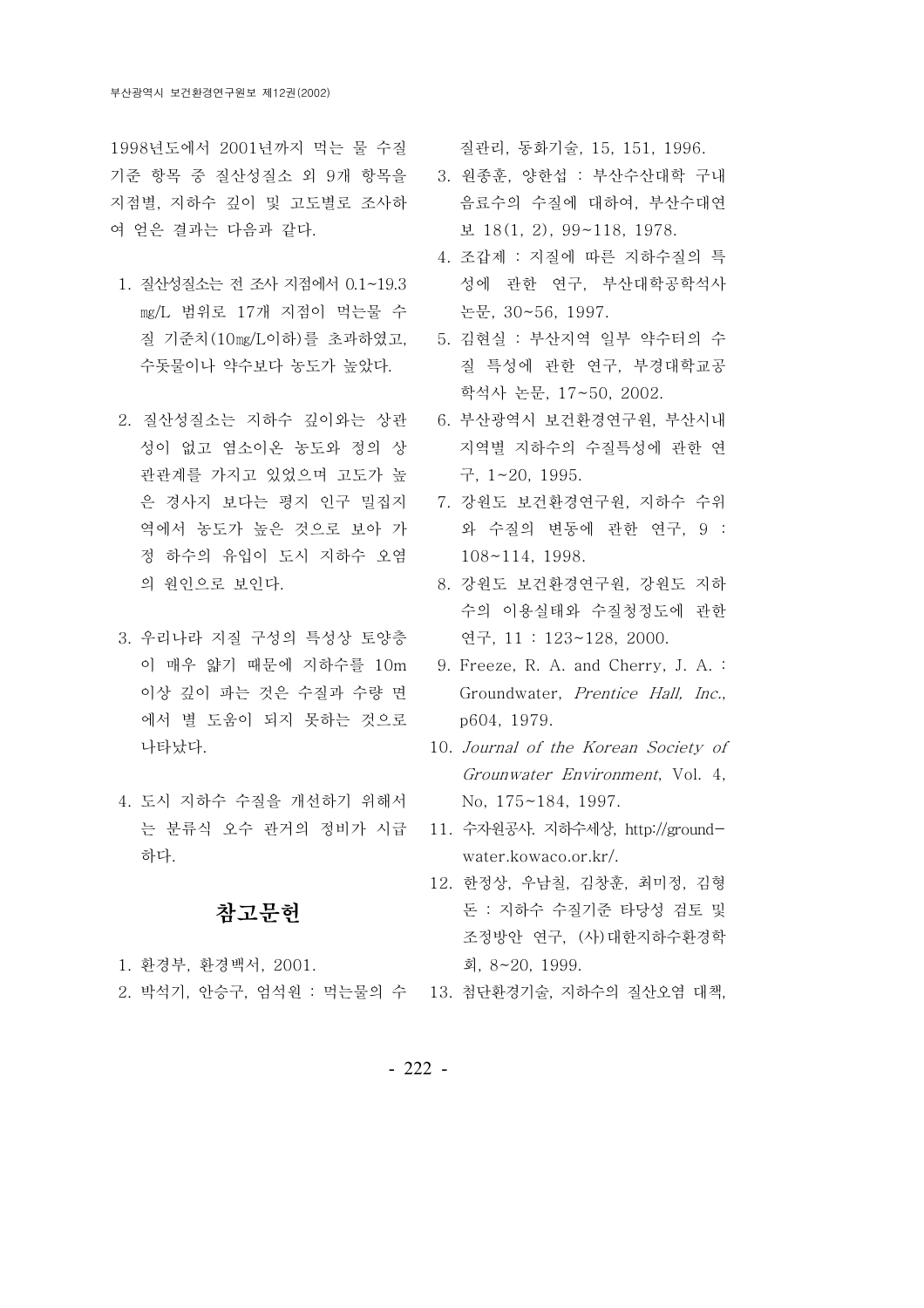26~35, 2001.

- 14. 환경부, 먹는물 수질관리지침서 (WHO), 246~253, 1998.
- 15. 환경부, 먹는물공정시험방법, 환경부 고시 제2000-75호.
- 16. 반용부 : 낙동강 유역의 지질과 지 역. 낙동강사람들 12호, 65~72.
- 17. 금원출판주식회사. 일본약학회편 위 생시험법 · 해설, 921~983, 1990.
- 18. Young CP, Morgan-Jones M. A hydrogeochemical survey of the chalk groundwater of the Bansted

area, Slurry, with particularreference to nitrate. Journal of the Institute of Water Engineers and Scientists, 34 : 213~236, 1980.

- 19. APHA-AWWA-WPCF, Standard methods for the Examination of water and waste water 18th ED, 1992.
- 20. 박중현, 2000년대 물문제, 경성대학 교 환경문제연구소 초청세미나 초록, 1998.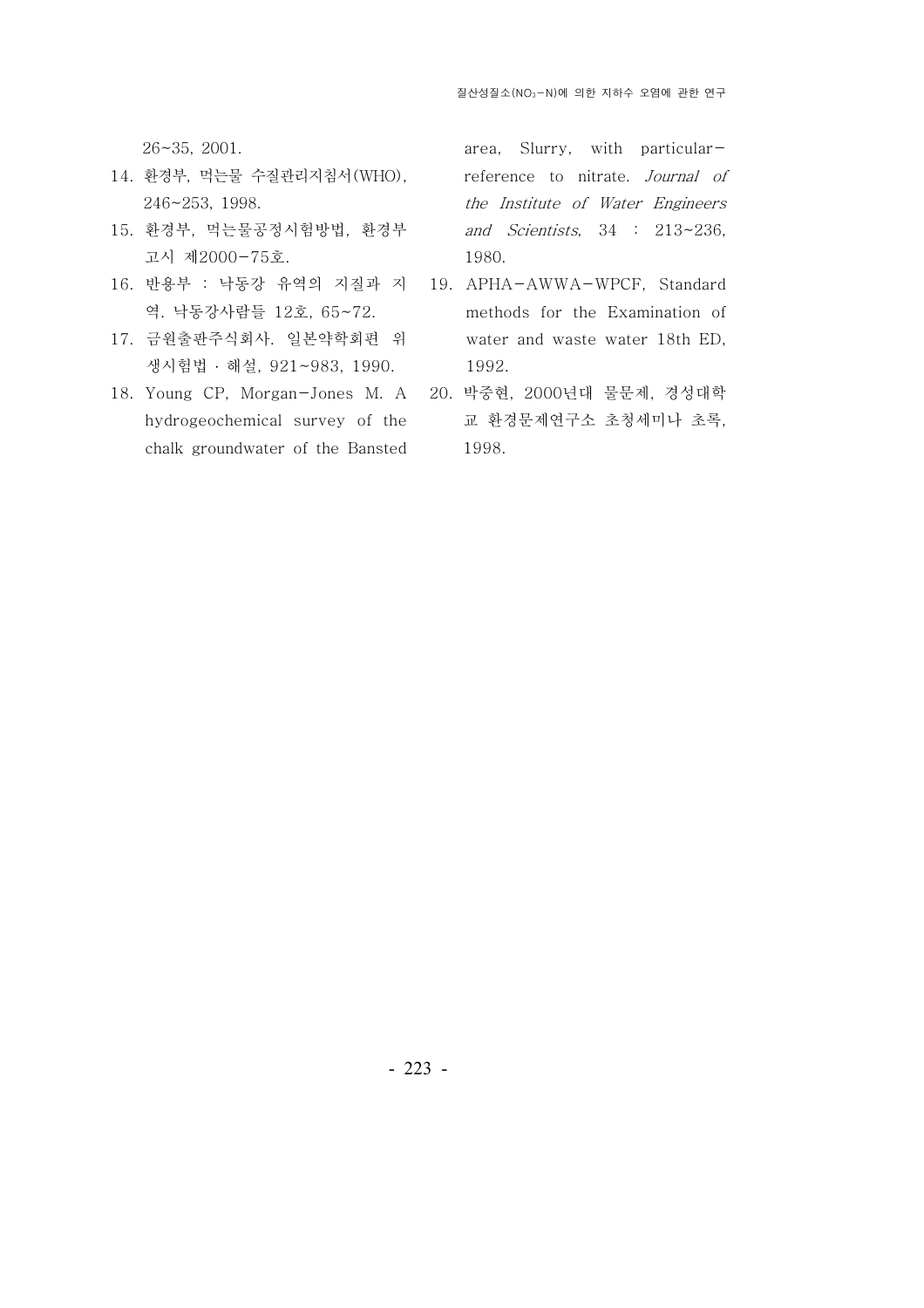## 별첨(Appendix)

Range and mean concentrations of inorganic constituents in the ground water at each sites

| consti<br>tuent<br>site | $NO3 - N$<br>(mg/L)   | $NH_4^+$ -N<br>(mg/L)    | CI <sup>-</sup><br>(mg/L) | SO <sub>4</sub> <sup>2</sup><br>(mg/L) | KMnO <sub>4</sub><br>consumed<br>(mg/L) | Hardness<br>(mg/L) | Zn<br>(mg/L)    | Cu<br>(mg/L)             | Pb<br>(mg/L)             | Cd<br>(mg/L)             |
|-------------------------|-----------------------|--------------------------|---------------------------|----------------------------------------|-----------------------------------------|--------------------|-----------------|--------------------------|--------------------------|--------------------------|
| $\mathbf{1}$            | $0.9 - 4.2$           | N <sub>D</sub>           | $13 - 50$                 | $5 - 14$                               | $0.3 - 0.9$                             | $73 - 88$          | $0.122 - 0.340$ | $\overline{ND}$          | N <sub>D</sub>           | N <sub>D</sub>           |
|                         | (1.8)                 | (ND)                     | (32)                      | (10)                                   | (0.5)                                   | (81)               | (0.231)         | (ND)                     | (ND)                     | (ND)                     |
| $\overline{2}$          | $1.2 - 9.0$           | $\overline{\mathrm{ND}}$ | $20 - 70$                 | $30 - 55$                              | $0.3 - 0.9$                             | $56 - 80$          | $0.164 - 0.166$ | $ND - 0.023$             | $\overline{ND}$          | $\overline{\rm ND}$      |
|                         | (3.7)                 | (ND)                     | (47)                      | (44)                                   | (0.5)                                   | (68)               | (0.165)         | (0.010)                  | (ND)                     | (ND)                     |
| 3                       | $0.8 - 9.3$           | $\overline{\mathrm{ND}}$ | $10 - 29$                 | $26 - 34$                              | $0.3 - 0.6$                             | $74 - 79$          | $0.019 - 0.020$ | $\overline{\mathrm{ND}}$ | ND                       | $\overline{\mathrm{ND}}$ |
|                         | (3.6)                 | (ND)                     | (23)                      | (30)                                   | (0.4)                                   | (77)               | (0.020)         | (ND)                     | (ND)                     | (ND)                     |
| 4                       | ND<0.5                | ND                       | $10 - 15$                 | $125 - 163$                            | $0.3 - 0.4$                             | 167~200            | $0.090 - 0.098$ | ND                       | ND                       | ND                       |
|                         | (0.3)                 | (ND)                     | (13)                      | (153)                                  | (0.3)                                   | (200)              | (0.093)         | (ND)                     | (ND)                     | (ND)                     |
| 5                       | $0.4 - 0.8$           | $\overline{\mathrm{ND}}$ | $6 - 7$                   | $16 - 18$                              | $0.3 - 0.4$                             | $35 - 45$          | $0.006 - 0.018$ | $\overline{\mathrm{ND}}$ | $\overline{\mathrm{ND}}$ | $\overline{\mathrm{ND}}$ |
|                         | (0.6)                 | (ND)                     | (7)                       | (17)                                   | (0.3)                                   | (40)               | (0.012)         | (ND)                     | (ND)                     | (ND)                     |
| 6                       | $3.6 - 4.1$           | $\overline{ND}$          | $31 - 39$                 | $17 - 20$                              | $0.3 - 0.9$                             | $70 - 71$          | $0.037 - 0.089$ | $\overline{ND}$          | ND                       | ND                       |
|                         | (4.6)                 | (ND)                     | (35)                      | (19)                                   | (0.5)                                   | (71)               | (0.063)         | (ND)                     | (MD)                     | (ND)                     |
| 7                       | $4.2 - 4.8$           | $\overline{ND}$          | $41 - 58$                 | $55 - 86$                              | $0.6 - 1.0$                             | $184 - 186$        | $0.022 - 0.036$ | $\overline{ND}$          | $\overline{ND}$          | $\overline{ND}$          |
|                         | (4.7)                 | (ND)                     | (50)                      | (71)                                   | (0.7)                                   | (185)              | (0.029)         | (ND)                     | (ND)                     | (ND)                     |
| 8                       | $4.8 - 5.4$           | $\overline{\rm ND}$      | $25 - 62$                 | $40 - 46$                              | $0.3 - 0.9$                             | $140 - 150$        | $0.028 - 0.030$ | $\overline{\mathbb{D}}$  | ND                       | ND                       |
|                         | (5.1)                 | (ND)                     | (44)                      | (43)                                   | (0.6)                                   | (145)              | (0.029)         | (ND)                     | (ND)                     | (ND)                     |
| 9                       | $5.3 - 7.4$           | $\overline{\mathrm{ND}}$ | $45 - 76$                 | $40 - 53$                              | $0.3 - 0.9$                             | $143 - 145$        | $0.298 - 0.348$ | $\overline{\mathrm{ND}}$ | $\overline{\mathrm{ND}}$ | $\overline{\mathrm{ND}}$ |
|                         | (6.3)                 | (ND)                     | (61)                      | (47)                                   | (0.6)                                   | (144)              | (0.323)         | (ND)                     | (ND)                     | (ND)                     |
| 10                      | $1.0 - 3.4$           | $\overline{ND}$          | $26 - 77$                 | $22 - 34$                              | $0.3 - 0.9$                             | $94 - 105$         | $0.018 - 0.022$ | $\overline{\mathrm{ND}}$ | $\overline{\mathrm{ND}}$ | $\overline{ND}$          |
|                         | (2.4)                 | (ND)                     | (52)                      | (28)                                   | (0.6)                                   | (100)              | (0.020)         | (ND)                     | (ND)                     | (ND)                     |
| 11                      | $3.3 - 6.3$           | $\overline{ND}$          | $36 - 70$                 | $46 - 60$                              | $0.3 - 1.9$                             | $92 - 115$         | $ND - 0.013$    | N <sub>D</sub>           | $\overline{ND}$          | ND                       |
|                         | (4.4)                 | (ND)                     | (58)                      | (53)                                   | (0.8)                                   | (104)              | (0.008)         | (ND)                     | (ND)                     | (ND)                     |
| 12                      | $3.3 - 4.1$           | ND                       | $22 - 55$                 | $13 - 22$                              | $0.3 - 0.9$                             | $96 - 100$         | $0.060 - 0.068$ | $\overline{\mathbb{D}}$  | ND                       | ND                       |
|                         | (3.7)                 | (ND)                     | (38)                      | (18)                                   | (0.5)                                   | (98)               | (0.064)         | (ND)                     | (ND)                     | (ND)                     |
| 13                      | $4.8 - 7.4$           | $\overline{\mathrm{ND}}$ | $50 - 90$                 | $74 - 84$                              | $0.3 - 1.9$                             | $170 - 196$        | $0.072 - 0.178$ | $\overline{\mathrm{ND}}$ | $\overline{\mathrm{ND}}$ | ND                       |
|                         | (5.9)                 | (ND)                     | (70)                      | (79)                                   | (0.9)                                   | (183)              | (0.125)         | (ND)                     | (ND)                     | (ND)                     |
| 14                      | $4.7 - 5.6$           | $\overline{\text{ND}}$   | $35 - 60$                 | $22 - 31$                              | $0.3 - 0.9$                             | $121 - 125$        | $0.019 - 0.025$ | $\overline{\text{ND}}$   | $\overline{\mathrm{ND}}$ | $\overline{\mathrm{ND}}$ |
|                         | (5.0)                 | (ND)                     | (44)                      | (27)                                   | (0.6)                                   | (123)              | (0.022)         | (ND)                     | (MD)                     | (ND)                     |
| 15                      | $0.6 - 1.6$           | $\overline{\rm ND}$      | $15 - 50$                 | $\overline{2-3}$                       | $0.3 - 0.9$                             | $69 - 73$          | $0.198 - 0.930$ | $\overline{ND}$          | ND                       | $\overline{ND}$          |
|                         | (1.0)                 | (ND)                     | (31)                      | (3)                                    | (0.6)                                   | (71)               | (0.564)         | (ND)                     | (ND)                     | (ND)                     |
| 16                      | $2.2 - 3.4$           | $\overline{ND}$          | $15 - 35$                 | $21 - 23$                              | $0.3 - 0.6$                             | $64 - 72$          | $0.017 - 0.092$ | $\overline{ND}$          | ND                       | $\overline{ND}$          |
|                         | (2.9)                 | (ND)                     | (24)                      | (22)                                   | (0.5)                                   | (68)               | (0.055)         | (ND)                     | (ND)                     | (ND)                     |
| 17                      | $\overline{0.5}$ ~1.0 | $\overline{ND}$          | $15 - 40$                 | $17 - 32$                              | $0.3 - 0.9$                             | $61 - 78$          | $0.009 - 0.030$ | $\overline{ND}$          | $\overline{ND}$          | $\overline{ND}$          |
|                         | (0.7)                 | (ND)                     | (27)                      | (25)                                   | (0.5)                                   | (70)               | (0.020)         | (ND)                     | (ND)                     | (ND)                     |
| 18                      | $0.6 - 0.9$           | $\overline{\mathrm{ND}}$ | $10 - 22$                 | $\overline{20 - 23}$                   | $0.3 - 1.2$                             | $82 - 83$          | $0.018 - 0.027$ | $\overline{\text{ND}}$   | $\overline{\mathrm{ND}}$ | $\overline{\mathrm{ND}}$ |
|                         | (0.8)                 | (ND)                     | (16)                      | (22)                                   | (0.7)                                   | (83)               | (0.023)         | (ND)                     | (ND)                     | (ND)                     |
| 19                      | $0.5 - 1.8$           | $\overline{\mathrm{ND}}$ | $34 - 40$                 | $15 - 36$                              | $0.3 - 0.9$                             | $110 - 111$        | $0.041 - 0.047$ | $\overline{\text{ND}}$   | $\overline{\mathrm{ND}}$ | $\overline{\mathrm{ND}}$ |
|                         | (1.0)                 | (ND)                     | (37)                      | (26)                                   | (0.5)                                   | (111)              | (0.044)         | (ND)                     | (ND)                     | (ND)                     |
| 20                      | $1.2 - 1.6$           | $\overline{\mathrm{ND}}$ | $18 - 36$                 | $25 - 30$                              | $0.3 - 0.6$                             | $81 - 122$         | $0.022 - 0.030$ | ND                       | ND                       | ND                       |
|                         | (1.4)                 | (ND)                     | (27)                      | (28)                                   | (0.4)                                   | (102)              | (0.026)         | (ND)                     | (ND)                     | (ND)                     |
| 21                      | $0.3 - 1.3$           | $\overline{ND}$          | $21 - 54$                 | $13 - 39$                              | $0.3 - 1.1$                             | $60 - 69$          | $0.012 - 0.024$ | $\overline{ND}$          | ND                       | $\overline{ND}$          |
|                         | (0.9)                 | (ND)                     | (36)                      | (26)                                   | (0.7)                                   | (65)               | (0.018)         | (ND)                     | (ND)                     | (ND)                     |
| 22                      | $1.1 - 3.9$           | $\overline{ND}$          | $\overline{21}$ ~43       | $25 - 85$                              | $0.3 - 1.5$                             | $60 - 105$         | $0.016 - 0.044$ | $\overline{\text{ND}}$   | $\overline{\mathrm{ND}}$ | $\overline{ND}$          |
|                         | (2.5)                 | (ND)                     | (32)                      | (61)                                   | (0.7)                                   | (87)               | (0.030)         | (ND)                     | (ND)                     | (ND)                     |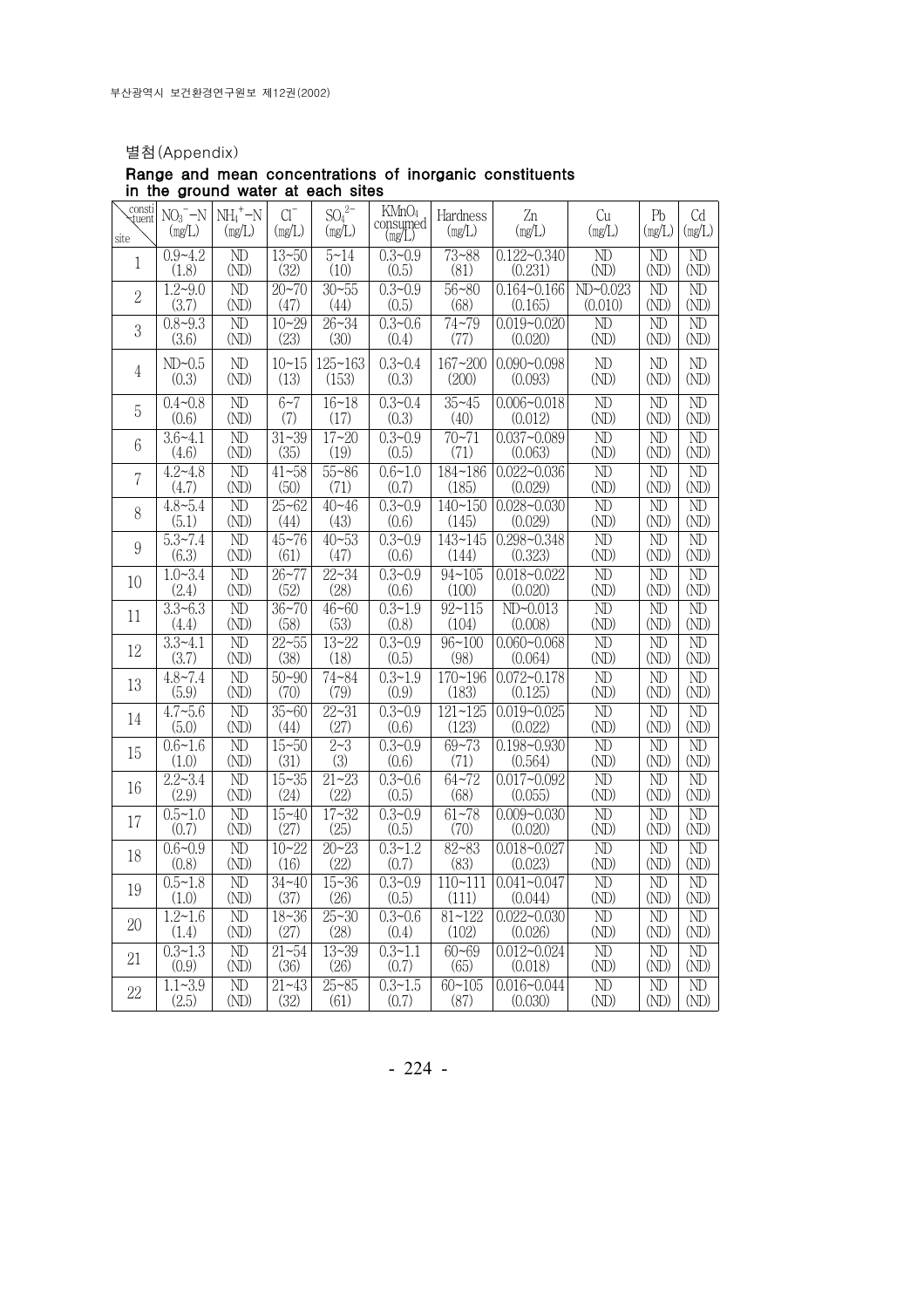| consti<br>-Xuent<br>site | $NO_3$ <sup>-</sup> $-N$<br>(mg/L) | $NH_4^+$ -N<br>(mg/L) | $Cl^{-}$<br>(mg/L) | $SO42-$<br>(mg/L) | KMnO <sub>4</sub><br>consumed<br>(mg/L) | Hardness<br>(mg/L) | Zn<br>(mg/L)    | Cu<br>(mg/L)    | P <sub>b</sub><br>(mg/L) | Cd<br>(mg/L) |
|--------------------------|------------------------------------|-----------------------|--------------------|-------------------|-----------------------------------------|--------------------|-----------------|-----------------|--------------------------|--------------|
| 23                       | $\overline{0.3}$ ~1.5              | ND                    | $4 - 10$           | $3 - 6$           | $\overline{0.3}$ ~0.9                   | $13 - 15$          | $0.022 - 0.030$ | $0.009 - 0.015$ | ND                       | ND           |
|                          | (0.9)                              | (ND)                  | (7)                | (4)               | (0.6)                                   | (14)               | (0.026)         | (0.013)         | (ND)                     | (ND)         |
| 24                       | $1.5 - 3.4$                        | ND                    | $16 - 61$          | $37 - 80$         | $0.6 - 1.8$                             | $80 - 110$         | $0.012 - 0.045$ | ND              | ND                       | ND           |
|                          | (2.5)                              | (ND)                  | (39)               | (59)              | (1.0)                                   | (92)               | (0.029)         | (ND)            | (ND)                     | (ND)         |
| 25                       | $1.2 - 4.3$                        | ND                    | $33 - 47$          | $30 - 32$         | $0.3 - 1.1$                             | $92 - 121$         | $0.051 - 0.054$ | $0.196 - 0.331$ | ND                       | ND           |
|                          | (1.9)                              | (ND)                  | (40)               | (31)              | (0.6)                                   | (107)              | (0.053)         | (0.273)         | (MD)                     | (ND)         |
| 26                       | ND<0.3                             | ND                    | $12 - 30$          | $6 - 11$          | $0.3 - 0.6$                             | $31 - 33$          | $0.071 - 0.539$ | ND              | ND                       | ND           |
|                          | (0.2)                              | (ND)                  | (21)               | (9)               | (0.5)                                   | (32)               | (0.305)         | (ND)            | (ND)                     | (ND)         |
| 27                       | $0.5 - 1.6$                        | ND                    | $13 - 16$          | $3 - 10$          | $0.3 - 0.9$                             | $41 - 42$          | $0.050 - 0.153$ | ND              | ND                       | ND           |
|                          | (1.2)                              | (ND)                  | (15)               | (6)               | (0.6)                                   | (42)               | (0.102)         | (ND)            | (ND)                     | (ND)         |
| 28                       | $3.1 - 7.8$                        | ND                    | $39 - 56$          | $4 - 31$          | $0.3 - 0.9$                             | 88~97              | $0.222 - 0.330$ | ND              | ND                       | ND           |
|                          | (5.3)                              | (ND)                  | (48)               | (18)              | (0.6)                                   | (93)               | (0.276)         | (MD)            | (ND)                     | (ND)         |
| 29                       | $2.1 - 3.8$                        | ND                    | $10 - 21$          | $3 - 7$           | $0.3 - 1.2$                             | $46 - 49$          | $0.098 - 0.119$ | ND              | ND                       | ND           |
|                          | (3.1)                              | (ND)                  | (16)               | (5)               | (0.7)                                   | (48)               | (0.109)         | (ND)            | (ND)                     | (ND)         |
| 30                       | $\overline{5.3}$ ~8.9              | ND                    | $22 - 23$          | $5 - 10$          | $0.3 - 0.9$                             | 86~89              | $0.099 - 0.159$ | $0.018 - 0.032$ | ND                       | ND           |
|                          | (7.5)                              | (ND)                  | (23)               | (8)               | (0.5)                                   | (88)               | (0.129)         | (0.022)         | (ND)                     | (ND)         |
| 31                       | $0.2 - 1.8$                        | ND                    | $23 - 26$          | $21 - 57$         | $\overline{0.3}$ ~1.4                   | 185~192            | $0.020 - 0.024$ | ND              | ND                       | ND           |
|                          | (1.0)                              | (ND)                  | (25)               | (39)              | (0.8)                                   | (189)              | (0.022)         | (ND)            | (ND)                     | (ND)         |
| 32                       | $0.1 - 0.4$                        | ND                    | $11 - 33$          | $6 - 15$          | $0.3 - 0.9$                             | $29 - 31$          | $0.243 - 0.995$ | ND              | ND                       | ND           |
|                          | (0.2)                              | (ND)                  | (22)               | (11)              | (0.5)                                   | (30)               | (0.619)         | (ND)            | (ND)                     | (ND)         |
| 33                       | $0.6 - 3.5$                        | ND                    | $10 - 35$          | $11 - 12$         | $0.3 - 0.9$                             | $42 - 51$          | $0.019 - 0.021$ | ND              | ND                       | ND           |
|                          | (2.0)                              | (ND)                  | (24)               | (12)              | (0.5)                                   | (47)               | (0.020)         | (ND)            | (ND)                     | (ND)         |
| 34                       | $3.4 - 8.9$                        | ND                    | $24 - 72$          | $30 - 35$         | $0.3 - 0.9$                             | $72 - 100$         | $0.029 - 0.083$ | $0.028 - 0.035$ | ND                       | ND           |
|                          | (6.6)                              | (ND)                  | (48)               | (33)              | (0.6)                                   | (86)               | (0.056)         | (0.031)         | (ND)                     | (ND)         |
| 35                       | $5.3 - 9.0$                        | ND                    | $31 - 41$          | $83 - 106$        | $0.3 - 0.6$                             | $166 - 180$        | $0.113 - 0.233$ | ND              | ND                       | ND           |
|                          | (7.0)                              | (ND)                  | (36)               | (95)              | (0.4)                                   | (173)              | (0.173)         | (ND)            | (ND)                     | (ND)         |
| 36                       | $1.8 - 2.7$                        | ND                    | $14 - 17$          | $17 - 29$         | $0.3 - 0.9$                             | $55 - 64$          | $0.025 - 0.108$ | ND              | ND                       | ND           |
|                          | (2.3)                              | (ND)                  | (16)               | (23)              | (0.7)                                   | (60)               | (0.067)         | (MD)            | (ND)                     | (ND)         |
| 37                       | $0.7 - 1.2$                        | ND                    | $8 - 14$           | $14 - 20$         | $0.3 - 0.9$                             | $52 - 65$          | $0.018 - 0.023$ | ND              | $\mathbf{N}$             | ND           |
|                          | (0.9)                              | (ND)                  | (11)               | (17)              | (0.5)                                   | (59)               | (0.021)         | (ND)            | (ND)                     | (ND)         |
| 38                       | $1.7 - 2.3$                        | ND                    | $12 - 17$          | $21 - 25$         | $0.3 - 0.4$                             | $75 - 85$          | $0.020 - 0.026$ | ND              | ND                       | ND           |
|                          | (2.0)                              | (ND)                  | (15)               | (23)              | (0.3)                                   | (80)               | (0.023)         | (ND)            | (ND)                     | (ND)         |
| 39                       | $0.3 - 2.4$                        | ND                    | $6 - 14$           | $12 - 13$         | $0.3 - 0.4$                             | $51 - 57$          | $0.013 - 0.014$ | ND              | ND                       | ND           |
|                          | (1.6)                              | (ND)                  | (10)               | (13)              | (0.3)                                   | (54)               | (0.014)         | (ND)            | (ND)                     | (ND)         |
| 40                       | ND<0.1                             | ND                    | $4 - 5$            | $32 - 36$         | $0.3 - 0.6$                             | 85~89              | $0.006 - 0.013$ | ND              | ND                       | ND           |
|                          | (0.1)                              | (ND)                  | (5)                | (34)              | (0.5)                                   | (87)               | (0.010)         | (MD)            | (ND)                     | (ND)         |
| 41                       | $1.1 - 2.9$                        | ND                    | $11 - 38$          | $27 - 31$         | $0.3 - 0.4$                             | 89~114             | $0.012 - 0.159$ | ND              | ND                       | ND           |
|                          | (2.0)                              | (ND)                  | (25)               | (29)              | (0.3)                                   | (102)              | (0.086)         | (ND)            | (ND)                     | (ND)         |
| 42                       | $0.2 - 1.5$                        | ND                    | $7 - 8$            | $5 - 6$           | $0.3 - 0.6$                             | $29 - 32$          | $0.018 - 0.035$ | ND              | ND                       | ND           |
|                          | (0.7)                              | (ND)                  | (8)                | (6)               | (0.5)                                   | (31)               | (0.027)         | (ND)            | (ND)                     | (ND)         |
| 43                       | $1.3 - 1.8$                        | $\rm ND$              | $26 - 27$          | $19 - 29$         | $0.3 - 0.9$                             | $105 - 127$        | $0.139 - 0.242$ | ND              | $\mathbf{N}$             | ND           |
|                          | (1.6)                              | $(\mathbb{N})$        | (27)               | (24)              | (0.7)                                   | (116)              | (0.191)         | $(\mathbb{N})$  | (ND)                     | (ND)         |
| 44                       | $3.0 - 5.5$                        | $\rm ND$              | $35 - 40$          | $49 - 64$         | $0.3 - 0.9$                             | $141 - 147$        | $0.040 - 0.075$ | ND              | $\mathbf{N}$             | ND           |
|                          | (4.4)                              | (ND)                  | (38)               | (57)              | (0.5)                                   | (144)              | (0.058)         | (ND)            | (ND)                     | (ND)         |

- 225 -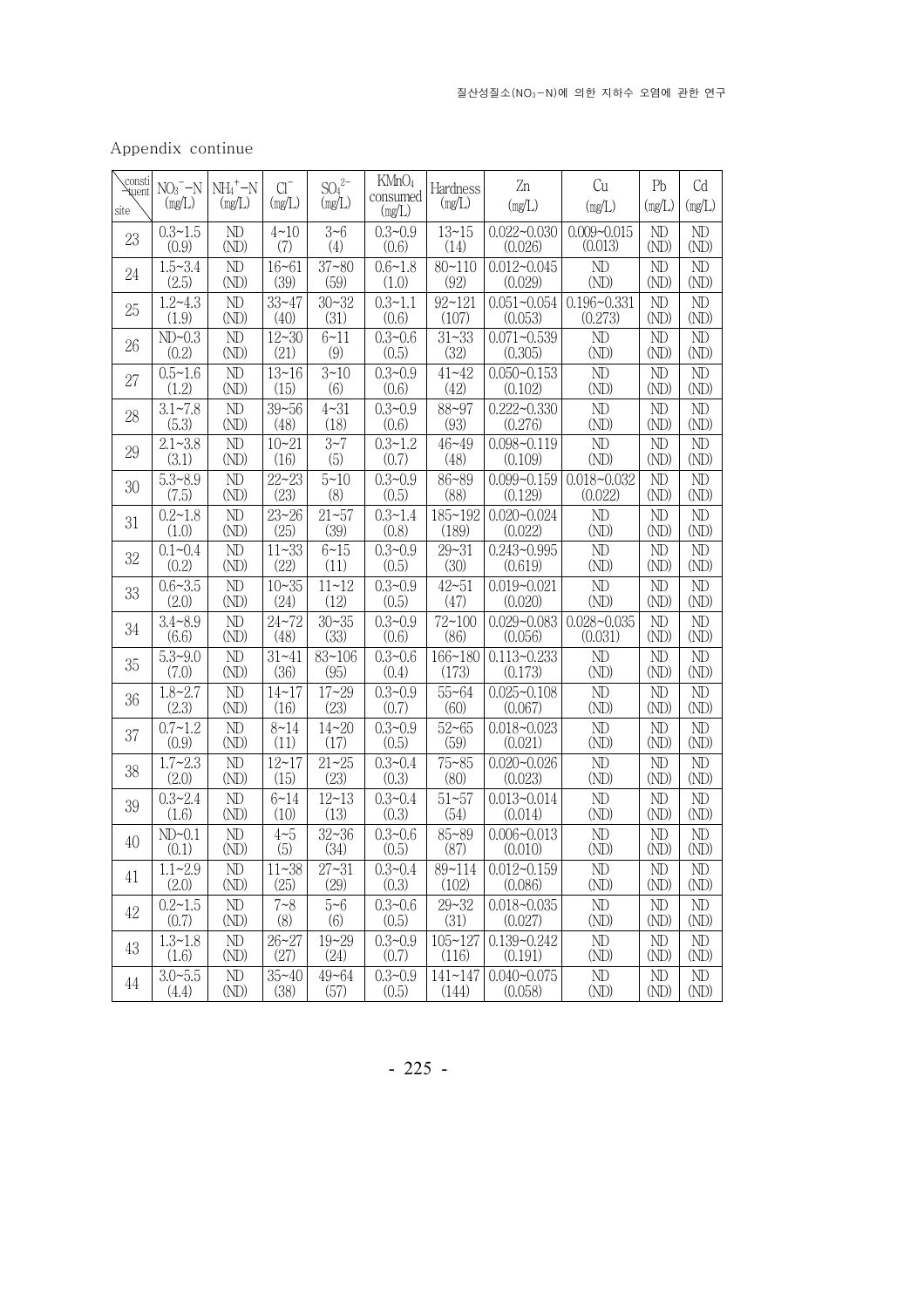| consti<br>*uent | $NO3 - N$       | NH4 <sup>+</sup> −N      | $Cl^{-}$   | $\mathrm{SO_4}^{2-}$ | KMnO <sub>4</sub><br>consumed | Hardness    | Zn              | Cu                       | Pb                       | Cd              |
|-----------------|-----------------|--------------------------|------------|----------------------|-------------------------------|-------------|-----------------|--------------------------|--------------------------|-----------------|
| site            | (mg/L)          | (mg/L)                   | (mg/L)     | (mg/L)               | (mg/L)                        | (mg/L)      | (mg/L)          | (mg/L)                   | (mg/L)                   | (mg/L)          |
| 45              | $6.2 \sim 11.8$ | $\mathbf{N}$             | $46 - 61$  | $64 - 79$            | $0.6 - 1.6$                   | $125 - 141$ | $0.174 - 0.234$ | ND                       | ND                       | ND              |
|                 | (8.3)           | $(\mathbb{N}\mathbb{D})$ | (55)       | (70)                 | (0.9)                         | (132)       | (0.202)         | (MD)                     | (MD)                     | (ND)            |
| 46              | $1.0 - 1.5$     | ND                       | $24 - 61$  | $20 - 28$            | $0.6 - 1.3$                   | $11 - 27$   | $0.071 - 0.22$  | ND                       | ND                       | ND              |
|                 | (1.2)           | (ND)                     | (36)       | (26)                 | (0.7)                         | (17)        | (0.114)         | $(\mathbb{N}\mathbb{D})$ | (MD)                     | (ND)            |
| 47              | $8.1 - 16.6$    | ND                       | $29 - 53$  | $26 - 57$            | $0.3 - 0.4$                   | $131 - 185$ | $0.017 - 0.039$ | ND~0.015                 | ND                       | ND              |
|                 | (11.5)          | (ND)                     | (38)       | (39)                 | (0.3)                         | (156)       | (0.023)         | (0.009)                  | $(\mathbb{N}\mathbb{D})$ | (ND)            |
| 48              | $ND-0.3$        | ND                       | $28 - 43$  | $2 - 6$              | $0.6 - 1.6$                   | $34 - 71$   | $0.091 - 0.195$ | $ND - 0.010$             | ND                       | ND              |
|                 | (0.2)           | $(\mathbb{N}\mathbb{D})$ | (35)       | (4)                  | (0.9)                         | (51)        | (0.116)         | (0.007)                  | (MD)                     | (ND)            |
| 49              | ND~1.4          | $2.48 - 7.5$             | 86~122     | $29 - 35$            | $1.2 - 3.8$                   | $160 - 172$ | $0.115 - 0.220$ | ND                       | MD                       | ND              |
|                 | (0.5)           | (4.75)                   | (105)      | (31)                 | (2.8)                         | (165)       | (0.142)         | (ND)                     | $(\mathbb{N}\mathbb{D})$ | (ND)            |
| 50              | $4.9 - 9.6$     | ND                       | $42 - 45$  | $18 - 22$            | $0.6 - 3.2$                   | 146~170     | $0.461 - 3.580$ | ND                       | ND                       | ND              |
|                 | (8.0)           | (ND)                     | (44)       | (19)                 | (1.2)                         | (160)       | (1.278)         | (ND)                     | $(\mathbb{N})$           | $(\mathbb{N}D)$ |
| 51              | $4.6 - 6.9$     | $\mathbf{N}$             | $43 - 53$  | $20 - 26$            | $1.6 - 4.1$                   | $5 - 25$    | $0.024 - 0.109$ | ND                       | ND                       | ND              |
|                 | (5.8)           | (MD)                     | (47)       | (22)                 | (2.8)                         | (16)        | (0.055)         | (MD)                     | (MD)                     | (MD)            |
| 52              | $2.4 - 5.8$     | ND                       | $35 - 44$  | $29 - 35$            | $0.3 - 0.6$                   | 165~207     | $0.018 - 0.044$ | ND                       | ND                       | ND              |
|                 | (4.3)           | (MD)                     | (38)       | (32)                 | (0.4)                         | (185)       | (0.026)         | (ND)                     | (MD)                     | (ND)            |
| 53              | $ND-4.3$        | ND                       | $24 - 74$  | $35 - 39$            | $0.6 - 1.3$                   | $81 - 150$  | $0.026 - 0.144$ | ND                       | ND                       | ND              |
|                 | (1.3)           | (ND)                     | (42)       | (37)                 | (0.7)                         | (105)       | (0.080)         | (ND)                     | $(\mathbb{N})$           | (ND)            |
| 54              | $4.4 - 8.5$     | ND                       | $12 - 28$  | $11 - 14$            | $0.6 - 1.2$                   | $68 - 105$  | $0.011 - 0.028$ | ND                       | ND                       | ND              |
|                 | (6.5)           | (MD)                     | (18)       | (17)                 | (0.7)                         | (82)        | (0.017)         | (MD)                     | (MD)                     | (MD)            |
| 55              | $7.1 - 9.9$     | $\mathbf{N}$             | $32 - 45$  | $20 - 39$            | $0.3 - 0.6$                   | $151 - 155$ | $0.032 - 0.081$ | ND                       | ND                       | ND              |
|                 | (8.5)           | (MD)                     | (40)       | (28)                 | (0.5)                         | (152)       | (0.057)         | (MD)                     | $(\mathbb{N})$           | (MD)            |
| 56              | $6.4 - 9.5$     | $\mathbf{N}$             | $40 - 47$  | $38 - 50$            | $0.3 - 0.6$                   | $157 - 169$ | $0.057 - 0.332$ | $ND - 0.013$             | ND                       | ND              |
|                 | (7.5)           | (ND)                     | (45)       | (44)                 | (0.4)                         | (163)       | (0.240)         | (0.008)                  | (MD)                     | (ND)            |
| 57              | $0.7 - 3.5$     | ND                       | $43 - 84$  | $30 - 35$            | $0.3 - 0.6$                   | $114 - 152$ | $0.014 - 0.032$ | ND                       | ND                       | ND              |
|                 | (1.9)           | (ND)                     | (61)       | (32)                 | (0.4)                         | (131)       | (0.021)         | (MD)                     | (MD)                     | (MD)            |
| 58              | $4.7 - 7.5$     | ND                       | $82 - 129$ | $25 - 45$            | $0.6 - 1.6$                   | $57 - 120$  | $0.012 - 0.035$ | ND                       | ND                       | ND              |
|                 | (5.9)           | (ND)                     | (100)      | (34)                 | (1.1)                         | (80)        | (0.020)         | (MD)                     | $(\mathbb{N})$           | (MD)            |
| 59              | $4.6 - 8.4$     | $\mathbf{N}$             | $11 - 16$  | $10 - 17$            | $0.3 - 0.6$                   | $81 - 95$   | $0.051 - 0.183$ | $\mathbf{N}$             | ND                       | ND              |
|                 | (6.1)           | (ND)                     | (13)       | (13)                 | (0.4)                         | (85)        | (0.100)         | (MD)                     | (MD)                     | (MD)            |
| 60              | $3.5 - 7.9$     | $\mathbf{N}$             | $12 - 27$  | $18 - 27$            | $0.3 - 0.6$                   | $119 - 148$ | $0.319 - 0.928$ | $\mathbf{N}$             | MD                       | ND              |
|                 | (4.6)           | (MD)                     | (21)       | (24)                 | (0.5)                         | (127)       | (0.480)         | (MD)                     | (MD)                     | (ND)            |
| 61              | $7.1 - 11.7$    | ND                       | $25 - 35$  | $19 - 24$            | $0.3 - 0.6$                   | $106 - 119$ | ND~0.033        | ND                       | ND                       | ND              |
|                 | (9.0)           | (MD)                     | (29)       | (22)                 | (0.4)                         | (111)       | (0.028)         | (ND)                     | (MD)                     | (ND)            |
| 62              | $5.2 - 8.8$     | ND                       | $39 - 59$  | $77 - 93$            | $0.6 - 1.6$                   | $124 - 190$ | ND~0.057        | ND                       | ND                       | ND              |
|                 | (6.3)           | (MD)                     | (51)       | (87)                 | (0.7)                         | (179)       | (0.036)         | (MD)                     | (MD)                     | (MD)            |
| 63              | $3.7 - 5.8$     | ND                       | $27 - 45$  | $58 - 82$            | $0.3 - 0.6$                   | $138 - 175$ | $0.022 - 0.047$ | ND                       | ND                       | ND              |
|                 | (4.5)           | (MD)                     | (39)       | (69)                 | (0.4)                         | (151)       | (0.037)         | (MD)                     | (ND)                     | (MD)            |
| 64              | $3.6 - 6.5$     | ND                       | $51 - 54$  | $60 - 77$            | $0.3 - 1.2$                   | $167 - 181$ | $0.023 - 0.087$ | $N\!D$                   | ND                       | $\mathbf{N}$    |
|                 | (4.7)           | (MD)                     | (53)       | (68)                 | (0.6)                         | (172)       | (0.065)         | (MD)                     | $(\mathbb{N})$           | (MD)            |
| 65              | $3.8 - 6.7$     | ND                       | $61 - 77$  | $83 - 102$           | $0.6 - 1.0$                   | 154~221     | $0.099 - 0.435$ | ND                       | ND                       | ND              |
|                 | (4.8)           | $(\mathbb{N})$           | (72)       | (93)                 | (0.7)                         | (201)       | (0.266)         | (MD)                     | $(\mathbb{N})$           | (MD)            |
| 66              | $7.3 - 9.7$     | ND                       | $49 - 60$  | $6 - 12$             | $0.3 - 0.6$                   | $102 - 115$ | $0.039 - 0.135$ | $0.008 - 0.018$          | ND                       | ND              |
|                 | (8.5)           | (MD)                     | (54)       | (8)                  | (0.4)                         | (107)       | (0.077)         | (0.013)                  | (MD)                     | (ND)            |
| 67              | $6.6 - 8.6$     | ND                       | $51 - 55$  | $45 - 54$            | $0.3 - 0.6$                   | $161 - 176$ | $0.027 - 0.049$ | $N\!D$                   | ND                       | $N\!D$          |
|                 | (7.8)           | (MD)                     | (53)       | (50)                 | (0.5)                         | (169)       | (0.039)         | (ND)                     | $(\mathbb{N})$           | (MD)            |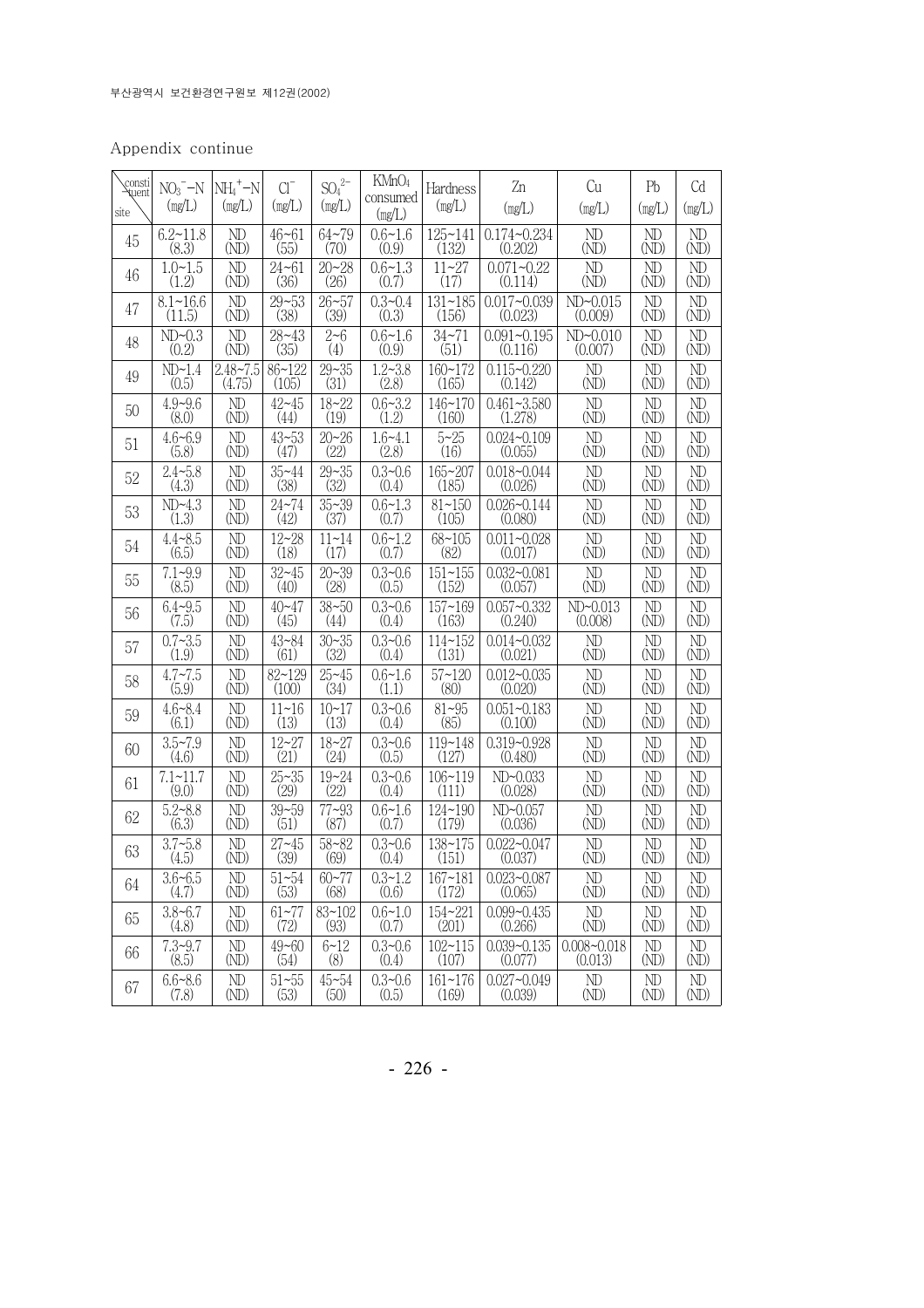| consti<br>*tuent<br>site | $NO3 - N$<br>(mg/L)                | $NH_4^+$ -N<br>(mg/L) | $Cl^{-}$<br>(mg/L) | $\mathrm{SO_4}^{2-}$<br>(mg/L) | KMnO <sub>4</sub><br>consumed<br>(mg/L) | Hardness<br>(mg/L) | Zn<br>(mg/L)               | Cu<br>(mg/L)    | Pb<br>(mg/L)                   | C <sub>d</sub><br>(mg/L) |
|--------------------------|------------------------------------|-----------------------|--------------------|--------------------------------|-----------------------------------------|--------------------|----------------------------|-----------------|--------------------------------|--------------------------|
| 68                       | $5.0 \times 11.5$                  | $\mathbf{M}$          | $31 - 40$          | $15 - 18$                      | $0.3 - 0.6$                             | $97 - 113$         | $0.062 - 0.377$            | $0.029 - 0.036$ | ND                             | ND                       |
|                          | (7.5)                              | (MD)                  | (37)               | (16)                           | (0.5)                                   | (107)              | (0.148)                    | (0.033)         | (MD)                           | (ND)                     |
| 69                       | $5.5 - 11.2$                       | ND                    | $44 - 66$          | $56 - 88$                      | $0.3 - 1.6$                             | 165~199            | $0.097 - 0.358$            | ND              | ND                             | ND                       |
|                          | (9.1)                              | (MD)                  | (51)               | (77)                           | (0.8)                                   | (178)              | (0.205)                    | (MD)            | (ND)                           | (ND)                     |
| 70                       | 15.5~20.2                          | ND                    | $91 - 145$         | $34 - 59$                      | $0.3 - 1.6$                             | 235~279            | $0.094 - 0.264$            | $0.010 - 0.026$ | ND                             | ND                       |
|                          | (17.9)                             | (MD)                  | (110)              | (49)                           | (0.7)                                   | (257)              | (0.124)                    | (0.019)         | (MD)                           | (ND)                     |
| 71                       | $16.5 - 22.8$                      | ND                    | 69~137             | $59 - 67$                      | $\overline{0.3}$ ~1.3                   | 221~280            | $0.333 - 0.992$            | ND              | ND                             | ND                       |
|                          | (19.3)                             | (ND)                  | (88)               | (63)                           | (0.8)                                   | (257)              | (0.571)                    | (MD)            | (ND)                           | (ND)                     |
| 72                       | $14.3 - 20.1$                      | ND                    | $72 - 115$         | $44 - 52$                      | $1.0 - 1.6$                             | 203~276            | $0.053 - 0.319$            | ND              | ND                             | ND                       |
|                          | (16.9)                             | (MD)                  | (88)               | (49)                           | (1.3)                                   | (248)              | (0.147)                    | (ND)            | (MD)                           | (ND)                     |
| 73                       | $11.0 \times 11.6$                 | ND                    | $109 - 119$        | $70 - 75$                      | $0.6 - 1.6$                             | 269~282            | $0.019 - 0.046$            | $0.012 - 0.020$ | ND                             | ND                       |
|                          | (11.3)                             | (ND)                  | (112)              | (73)                           | (1.2)                                   | (277)              | (0.032)                    | (0.016)         | $(\mathbb{N}\mathbb{D})$       | (ND)                     |
| 74                       | $2.6 - 2.8$                        | ND                    | $82 - 90$          | 78~80                          | $0.6 - 1.3$                             | 225~233            | $0.100 - 0.128$            | ND              | ND                             | ND                       |
|                          | (2.7)                              | (ND)                  | (84)               | (79)                           | (1.0)                                   | (231)              | (0.108)                    | (MD)            | (MD)                           | (ND)                     |
| 75                       | $0.9 - 1.8$                        | ND                    | 144~149            | $103 - 109$                    | $1.3 - 1.8$                             | 239~244            | $0.069 - 0.203$            | $0.010 - 0.013$ | ND                             | ND                       |
|                          | (1.4)                              | (ND)                  | (146)              | (105)                          | (1.4)                                   | (247)              | (0.130)                    | (0.012)         | (MD)                           | (ND)                     |
| 76                       | $6.6 - 9.6$                        | ND                    | $39 - 110$         | $24 - 44$                      | $0.3 - 1.6$                             | 146~172            | $0.021 - 0.214$            | ND~0.012        | ND                             | ND                       |
|                          | (8.1)                              | (ND)                  | (67)               | (36)                           | (0.7)                                   | (163)              | (0.065)                    | (0.008)         | $(\mathbb{N}\mathbb{D})$       | (ND)                     |
| 77                       | $9.4 - 13.7$                       | ND                    | $68 - 107$         | $42 - 57$                      | $0.3 - 1.6$                             | 251~274            | $0.027 - 0.040$            | ND              | ND                             | ND                       |
|                          | (12.0)                             | (MD)                  | (88)               | (52)                           | (0.6)                                   | (260)              | (0.031)                    | (ND)            | (MD)                           | (ND)                     |
| 78                       | $13.3 - 20.9$ ND $-0.05$<br>(15.4) | (0.03)                | $24 - 106$<br>(74) | $31 - 84$<br>(76)              | $0.6 - 2.2$<br>(1.2)                    | $12 - 80$<br>(33)  | $0.009 - 0.030$<br>(0.019) | ND<br>(ND)      | ND<br>$(\mathbb{N}\mathbb{D})$ | ND<br>(ND)               |
| 79                       | $1.2 - 2.5$                        | ND                    | $2 - 10$           | $12 - 58$                      | $0.3 - 1.6$                             | $3 - 45$           | $0.070 - 0.311$            | $0.011 - 0.059$ | ND                             | ND                       |
|                          | (1.5)                              | (ND)                  | (5)                | (36)                           | (0.7)                                   | (20)               | (0.185)                    | (0.035)         | (ND)                           | (ND)                     |
| 80                       | $7.2 - 9.5$                        | ND                    | $25 - 43$          | $7 - 12$                       | $0.3 - 1.6$                             | $118 - 150$        | $0.014 - 0.029$            | $0.012 - 0.029$ | ND                             | ND                       |
|                          | (8.5)                              | (ND)                  | (32)               | (9)                            | (0.9)                                   | (137)              | (0.020)                    | (0.022)         | (MD)                           | (ND)                     |
| 81                       | $3.0 - 5.9$                        | $0.03 - 0.05$         | $21 - 45$          | $37 - 88$                      | $2.2 - 5.1$                             | $59 - 86$          | $0.013 - 0.021$            | ND~0.031        | ND                             | ND                       |
|                          | (4.5)                              | (0.04)                | (35)               | (53)                           | (3.4)                                   | (69)               | (0.016)                    | (0.013)         | $(\mathbb{N}\mathbb{D})$       | (ND)                     |
| 82                       | $17.7 - 21.2$                      | ND                    | $71 - 86$          | $46 - 55$                      | $0.6 - 1.6$                             | 293~322            | $0.011 - 0.054$            | ND              | ND                             | ND                       |
|                          | (18.9)                             | (ND)                  | (80)               | (50)                           | (0.9)                                   | (308)              | (0.029)                    | (MD)            | (MD)                           | (MD)                     |
| 83                       | $15.9 - 24.5$                      | ND                    | $37 - 93$          | $33 - 87$                      | $0.3 - 1.6$                             | $92 - 182$         | $0.120 - 0.324$            | ND~0.027        | ND                             | ND                       |
|                          | (18.3)                             | (ND)                  | (68)               | (64)                           | (1.0)                                   | (133)              | (0.214)                    | (0.013)         | (MD)                           | (ND)                     |
| 84                       | $7.5 - 17.8$                       | ND                    | $34 - 83$          | $23 - 69$                      | $0.6 - 2.2$                             | $85 - 181$         | $0.014 - 0.268$            | ND              | ND                             | ND                       |
|                          | (12.2)                             | (ND)                  | (57)               | (49)                           | (1.5)                                   | (130)              | (0.100)                    | (MD)            | $(\mathbb{N}\mathbb{D})$       | (ND)                     |
| 85                       | $0.6 - 2.1$                        | ND                    | $1 - 8$            | $ND-3$                         | $0.3 - 0.6$                             | $11 - 33$          | $0.025 - 0.057$            | $0.009 - 0.022$ | ND                             | ND                       |
|                          | (1.3)                              | (ND)                  | (4)                | (1)                            | (0.4)                                   | (22)               | (0.039)                    | (0.016)         | (MD)                           | (ND)                     |
| 86                       | $10.5 - 15.7$                      | ND                    | $32 - 74$          | $57 - 81$                      | $0.3 - 1.3$                             | $83 - 430$         | $0.024 - 0.123$            | $ND - 0.024$    | ND                             | ND                       |
|                          | (12.6)                             | (MD)                  | (60)               | (70)                           | (0.8)                                   | (274)              | (0.094)                    | (0.011)         | $(\mathbb{N}\mathbb{D})$       | (ND)                     |
| 87                       | $1.7 - 5.7$                        | ND                    | $50 - 115$         | $5 - 27$                       | $0.3 - 0.6$                             | $35 - 65$          | $0.053 - 0.119$            | ND              | ND                             | ND                       |
|                          | (3.7)                              | (ND)                  | (72)               | (16)                           | (0.5)                                   | (50)               | (0.086)                    | (ND)            | $(\mathbb{N}D)$                | (ND)                     |
| 88                       | $5.8 - 6.9$                        | ND                    | $60 - 110$         | $29 - 44$                      | $0.6 - 3.4$                             | $150 - 245$        | $0.025 - 0.080$            | ND              | ND                             | ND                       |
|                          | (6.5)                              | (ND)                  | (78)               | (36)                           | (1.7)                                   | (191)              | (0.044)                    | (ND)            | (MD)                           | (ND)                     |
| 89                       | $6.7 - 7.8$                        | ND                    | $50 - 54$          | $28 - 40$                      | $0.3 - 0.6$                             | 164~193            | $0.027 - 0.058$            | ND              | ND                             | ND                       |
|                          | (7.3)                              | (ND)                  | (52)               | (33)                           | (0.5)                                   | (180)              | (0.044)                    | (MD)            | $(\mathbb{N}D)$                | $(\mathbb{N})$           |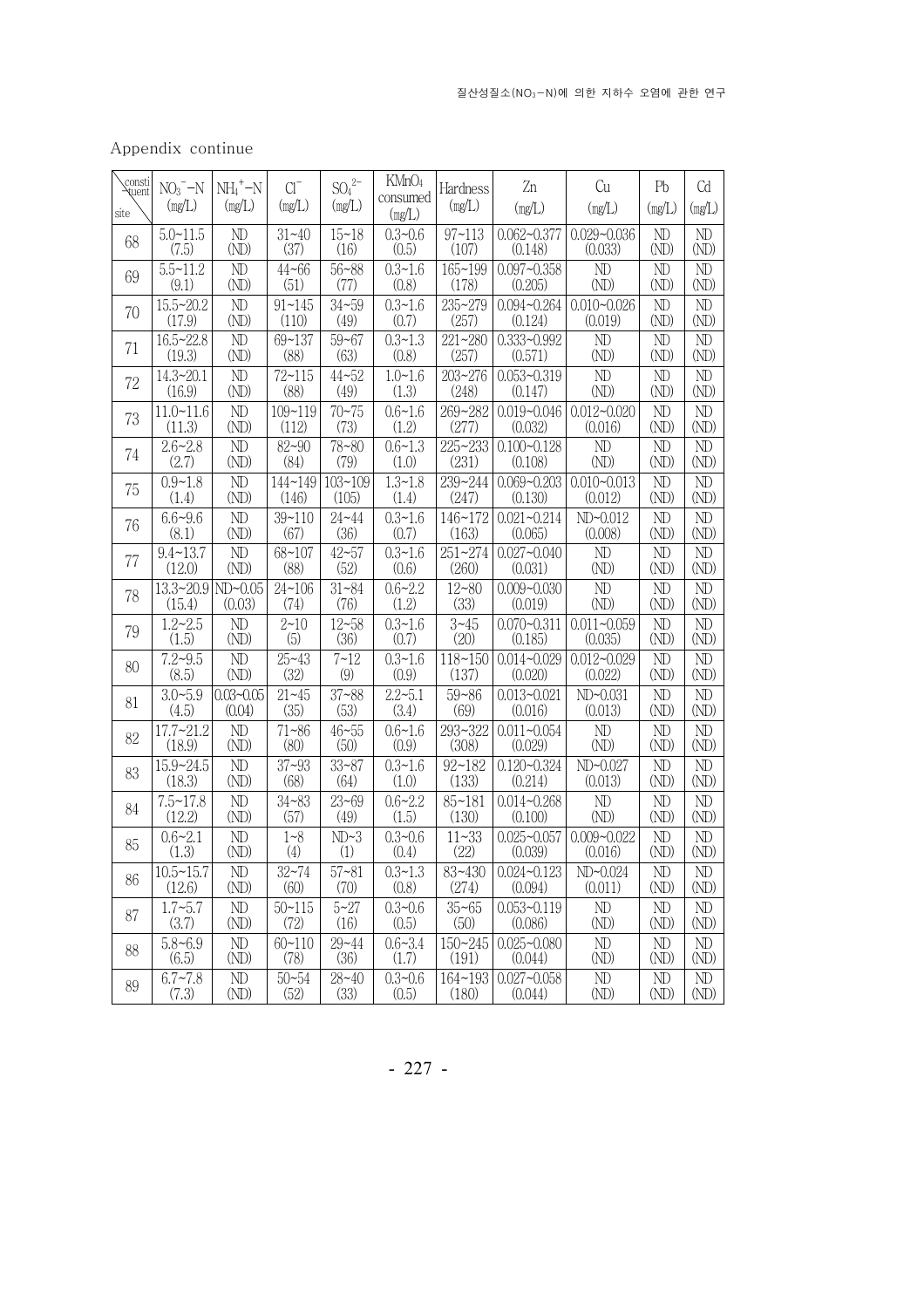| consti<br>*went<br>site | $NO_3$ <sup>-</sup> $-N$<br>(mg/L) | $NH_4^+$ -N<br>(mg/L) | $Cl^{-}$<br>(mg/L) | $SO_4^2$ <sup>-</sup><br>(mg/L) | KMnO <sub>4</sub><br>consumed<br>(mg/L) | Hardness<br>(mg/L) | Zn<br>(mg/L)    | Cu<br>(mg/L)    | Pb<br>(mg/L) | Cd<br>(mg/L)   |
|-------------------------|------------------------------------|-----------------------|--------------------|---------------------------------|-----------------------------------------|--------------------|-----------------|-----------------|--------------|----------------|
| 90                      | $13.8 - 17.1$                      | ND                    | $50 - 65$          | $16 - 18$                       | $0.3 - 0.6$                             | 134~142            | $0.021 - 0.038$ | $N\!D$          | ND           | ND             |
|                         | (15.7)                             | (ND)                  | (59)               | (17)                            | (0.5)                                   | (138)              | (0.032)         | (MD)            | (ND)         | (ND)           |
| 91                      | $12.2 - 15.8$                      | ND                    | $63 - 75$          | $33 - 40$                       | $0.3 - 0.6$                             | 216~255            | $0.031 - 0.045$ | ND              | ND           | ND             |
|                         | (14.2)                             | (ND)                  | (69)               | (36)                            | (0.4)                                   | (238)              | (0.036)         | (MD)            | (ND)         | (ND)           |
| 92                      | $1.3 - 3.2$                        | ND                    | $106 - 125$        | $52 - 70$                       | $0.6 - 1.0$                             | 245~340            | $0.246 - 0.522$ | ND              | ND           | ND             |
|                         | (2.4)                              | (MD)                  | (114)              | (61)                            | (0.7)                                   | (294)              | (0.424)         | (MD)            | (ND)         | (ND)           |
| 93                      | $4.3 - 6.7$                        | ND                    | $96 - 107$         | $33 - 37$                       | $0.6 - 0.8$                             | $231 - 232$        | $0.081 - 0.085$ | ND              | ND           | ND             |
|                         | (5.5)                              | (ND)                  | (102)              | (35)                            | (0.6)                                   | (231)              | (0.083)         | (ND)            | (ND)         | (ND)           |
| 94                      | $5.9 - 11.5$                       | $0.09 - 0.49$         | $38 - 55$          | $37 - 58$                       | $\overline{0.3}$ ~1.4                   | $114 - 176$        | $0.159 - 0.284$ | ND              | ND           | ND             |
|                         | (7.6)                              | (0.35)                | (49)               | (49)                            | (0.8)                                   | (145)              | (0.214)         | (MD)            | (ND)         | (ND)           |
| 95                      | $7.8 - 8.0$                        | ND                    | $71 - 79$          | $54 - 55$                       | $0.6 - 0.8$                             | 244~255            | $0.702 - 0.982$ | ND~0.012        | ND           | ND             |
|                         | (7.9)                              | (ND)                  | (75)               | (55)                            | (0.6)                                   | (250)              | (0.842)         | (0.008)         | (ND)         | (ND)           |
| 96                      | ND<0.3                             | ND                    | $57 - 68$          | $56 - 68$                       | $0.6 - 1.6$                             | $103 - 169$        | $0.019 - 0.033$ | $N\!D$          | ND           | ND             |
|                         | (0.2)                              | $(\mathbb{N})$        | (64)               | (60)                            | (0.9)                                   | (136)              | (0.026)         | (MD)            | (ND)         | (ND)           |
| 97                      | $4.2 - 5.7$                        | ND                    | $75 - 76$          | $63 - 68$                       | $0.6 - 1.3$                             | 242~256            | $0.030 - 0.058$ | $N\!D$          | ND           | ND             |
|                         | (4.9)                              | (MD)                  | (75)               | (65)                            | (0.8)                                   | (249)              | (0.045)         | (MD)            | (ND)         | (ND)           |
| 98                      | $ND-2.1$                           | ND                    | $15 - 45$          | $56 - 90$                       | $0.6 - 1.6$                             | $126 - 195$        | $0.244 - 0.658$ | ND              | ND           | ND             |
|                         | (1.0)                              | (MD)                  | (32)               | (71)                            | (1.0)                                   | (159)              | (0.472)         | (MD)            | (ND)         | (MD)           |
| 99                      | $ND-2.8$                           | ND                    | $18 - 26$          | $83 - 101$                      | $0.6 - 1.6$                             | $107 - 202$        | $0.410 - 0.952$ | ND              | ND           | ND             |
|                         | (1.2)                              | (MD)                  | (23)               | (93)                            | (1.0)                                   | (147)              | (0.739)         | (MD)            | (ND)         | (MD)           |
| 100                     | $6.2 - 7.8$                        | ND                    | $57 - 59$          | $32 - 33$                       | $0.3 - 0.9$                             | 198~210            | $0.037 - 0.058$ | ND              | ND           | ND             |
|                         | (7.0)                              | (ND)                  | (58)               | (33)                            | (0.5)                                   | (206)              | (0.046)         | (ND)            | (ND)         | (MD)           |
| 101                     | $8.9 - 9.8$                        | ND                    | $68 - 75$          | $42 - 50$                       | $0.3 - 0.9$                             | 221~236            | $0.048 - 0.064$ | ND              | ND           | ND             |
|                         | (9.4)                              | (ND)                  | (71)               | (47)                            | (0.5)                                   | (227)              | (0.054)         | (MD)            | (ND)         | (MD)           |
| 102                     | $5.9 - 7.4$                        | ND                    | $44 - 57$          | $27 - 38$                       | $0.6 - 0.9$                             | 133~134            | $0.054 - 0.132$ | ND              | ND           | ND             |
|                         | (6.7)                              | (ND)                  | (51)               | (33)                            | (0.8)                                   | (134)              | (0.093)         | (MD)            | (ND)         | (MD)           |
| 103                     | $6.6 - 9.0$                        | ND                    | $46 - 56$          | $22 - 23$                       | $0.3 - 0.6$                             | $145 - 159$        | $0.025 - 0.039$ | ND              | ND           | ND             |
|                         | (7.8)                              | (MD)                  | (51)               | (23)                            | (0.5)                                   | (152)              | (0.032)         | (MD)            | (ND)         | (MD)           |
| 104                     | $13.5 - 16.3$                      | ND                    | $102 - 108$        | $70 - 82$                       | $0.6 - 0.9$                             | $12 - 257$         | $0.024 - 0.061$ | ND              | ND           | ND             |
|                         | (14.9)                             | (MD)                  | (105)              | (76)                            | (0.8)                                   | (135)              | (0.043)         | (MD)            | (ND)         | (MD)           |
| 105                     | $15.9 - 16.5$                      | ND                    | $105 - 110$        | $72 - 73$                       | $0.3 - 0.6$                             | 254~269            | $0.040 - 0.044$ | ND              | ND           | ND             |
|                         | (16.2)                             | (ND)                  | (108)              | (73)                            | (0.5)                                   | (262)              | (0.042)         | (MD)            | (ND)         | (ND)           |
| 106                     | $5.0 - 15.5$                       | ND                    | $14 - 64$          | $20 - 58$                       | $0.3 - 0.6$                             | $72 - 96$          | $0.019 - 0.072$ | ND              | ND           | ND             |
|                         | (9.9)                              | (MD)                  | (35)               | (33)                            | (0.5)                                   | (80)               | (0.039)         | (MD)            | (MD)         | (MD)           |
| 107                     | $3.4 - 6.8$                        | ND                    | $14 - 70$          | $16 - 61$                       | $0.3 - 0.6$                             | 233~249            | $0.029 - 0.036$ | ND              | ND           | $N\!D$         |
|                         | (5.1)                              | (ND)                  | (42)               | (39)                            | (0.5)                                   | (241)              | (0.033)         | (MD)            | (ND)         | (MD)           |
| 108                     | $7.0 - 13.1$                       | ND                    | $54 - 141$         | $33 - 90$                       | $0.6 - 1.3$                             | 64~382             | $0.014 - 0.055$ | ND              | ND           | ND             |
|                         | (9.6)                              | (MD)                  | (105)              | (62)                            | (1.1)                                   | (223)              | (0.035)         | (ND)            | (MD)         | (MD)           |
| 109                     | $8.3 - 9.6$                        | ND                    | 77~89              | $17 - 20$                       | $0.3 - 0.6$                             | 195~225            | $0.060 - 0.066$ | $0.009 - 0.024$ | ND           | ND             |
|                         | (9.0)                              | (MD)                  | (83)               | (19)                            | (0.5)                                   | (210)              | (0.063)         | (0.012)         | (MD)         | (MD)           |
| 110                     | $4.5 - 6.3$                        | ND                    | $22 - 25$          | $14 - 27$                       | $0.3 - 0.6$                             | $67 - 116$         | $0.012 - 0.033$ | ND              | ND           | ND             |
|                         | (5.2)                              | (MD)                  | (23)               | (20)                            | (0.4)                                   | (99)               | (0.020)         | $(\mathbb{N})$  | (MD)         | (MD)           |
| 111                     | $7.9 - 8.7$                        | ND                    | $32 - 34$          | $13 - 14$                       | $0.3 - 0.6$                             | $109 - 128$        | $0.056 - 0.077$ | $0.010 - 0.041$ | ND           | ND             |
|                         | (8.3)                              | (MD)                  | (33)               | (14)                            | (0.6)                                   | (119)              | (0.067)         | (0.027)         | (MD)         | $(\mathbb{N})$ |